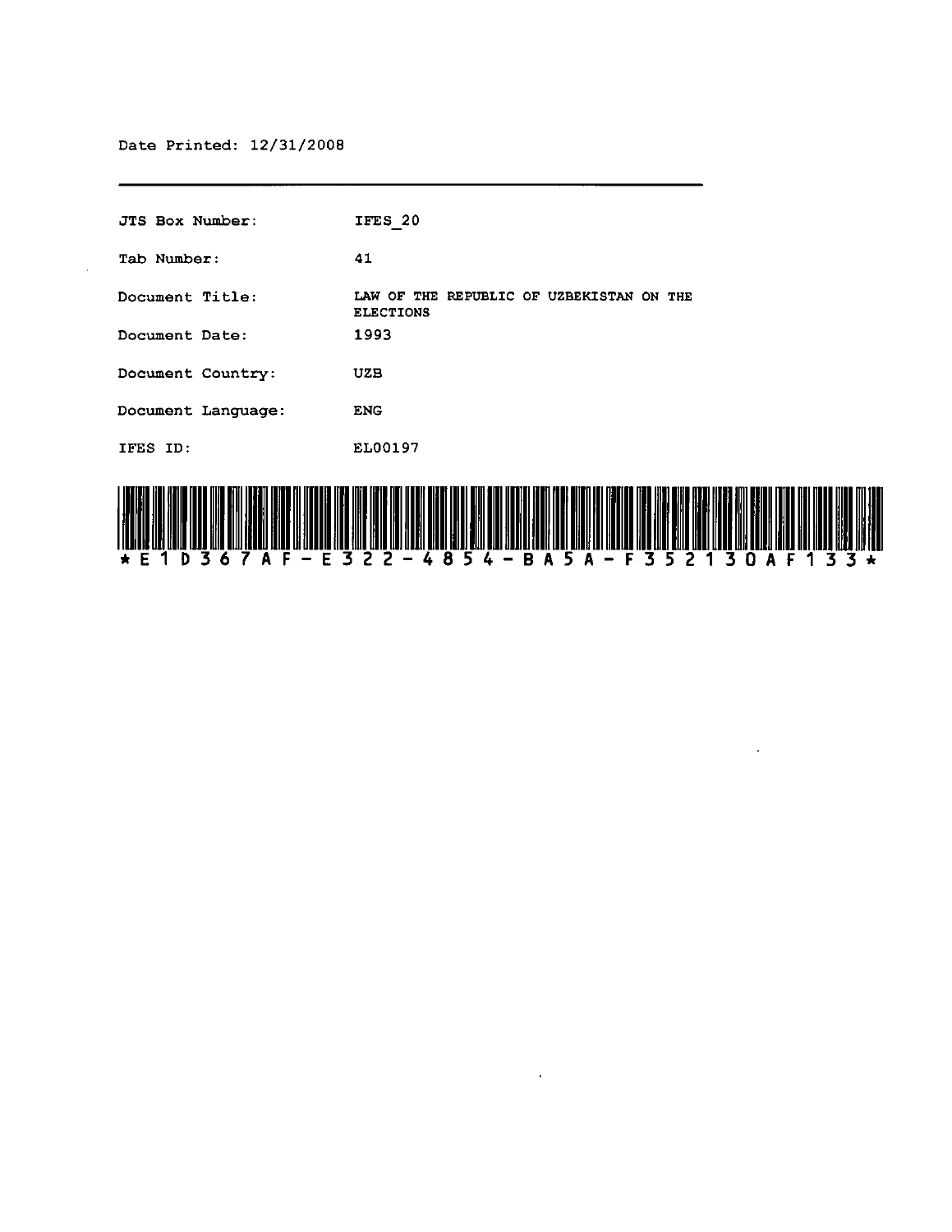$\sqrt{28/1993}/001$  /  $1093$ 

". .. , "G:Z7 1993 AT IZ3~5&7 PAGE *l7:32* ft202 647 3506

,----. -\_.-.- ---.---

1 (PRINTED PAGE 1) J EUR/ISCA DOS

IiII *001/023* 

# U.S. DEPARTMENT OF STATE OFFICE OF INDEPENDENT STATES AND COMMONWEALTH AFFAIRS

# FAX: (202) 647-3506

October 7. 1993

MEMORANDUM FOR:  $\sim$ Michael Gray - ABA Chris Siddal - IFES Tom Skipper - USIA Prof Fierman - U of Indiana (812) 855-7500 FROM: WDeidi Delahanty, Uzbekistan Desk Officer<br>Tel. (202) 647-6765 (202) 862-8533 (202) 452-0804 (202) 619-5958

SUBJECT: Uzbek election law

Gentlemen:

I  $\langle$   $|$ 

)

*.I /* <sup>I</sup>

Following is the Embassy's informal translation of the draft Uzbek election law. The law is open for discussion and<br>its final form will likely be adopted at the next Supreme Soviet session, before the end of the year. I've included the original in Russian. I have also passed copies to AID and Amb Simon"'s office. As you may be aware, AID held an informal meeting in late September to discuss possible assistance the U.S. would be able to provide to Uzbekistan. Unfortunately, I was not able to attend that meeting. I would appreciate you letting me know what services your organization may be able to provide and I will coordinate further with AID, the assistance unit on our desk and the Human Rights Bureau. I look forward to your comments. Thank you.

22 pages follow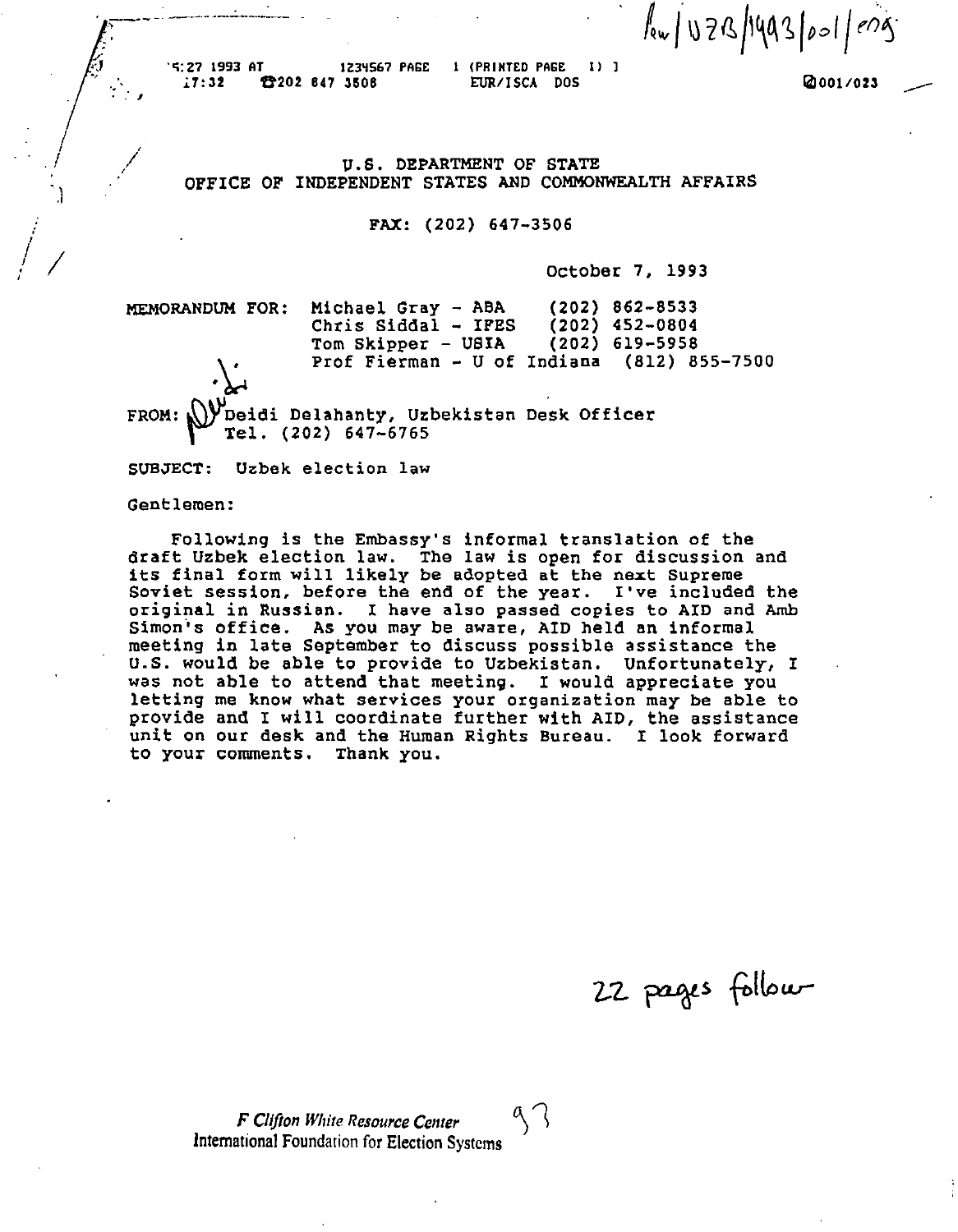law (UZB/1993/601 /eng

IiII *002/023* 

.<br>201993 AT 1234567 PAGE 2 (PRINTED PAGE 2)<br>2019 202 202 2047 2050 205 **1202 647 3506** 

DRAFT

# LAW OF THE REPUBLIC OF UZBEKISTAN ON THE ELECTIONS TO THE OLIY MAJLIS (SUPREME COUNCIL - PARLIAMENT) OF THE REPUBLIC OF UZBEKISTAN

# I. GENERAL PROVISIONS

 $\int$ 

i i

Article 1. Main principles of Elections to the Parliament

The Parliament consists of 150 delegates, who are elected in territorial, single-mandate election districts on a multi-party basis tor a term of five years.

The deputies to the Parliament are elected on the basis of universal, direct and equal elections by secret ballot.

Article 2. Universal Suffrage

The elections of the deputies to the Parliament are universal. Citizens of Uzbekistan who have reached the age of 18 by the day of elections shall enjoy the right to elect.

citizens of Uzbekistan who have reached the age of 25 by the day of elections shall enjoy the right to be elected.

citizens who have been recognized as incapable by court, as well as imprisoned persons shall have no right to be elected or take part in elections.

A citizen of the Republic of Uzbekistan cannot be simultaneously a deputy in more than two representative bodies of power.

Other direct or indirect restrictions in the suffrage of the citizens of the Republic of Uzbekistan due to their origin, social or property status, racial or national belonging, sex, education, language, religious beliefs, nature and type of occupation, convictions, personal and public status shall be forbidden.

Article 3. Equal Suffrage

Every citizen-elector has one vote.

Women and men shall have equal suffrage.

Article 4. Direct Elections.

Deputies to the Parliament are elected directly by citizens.

Article 5. Secret Ballot

voting during the elections of the deputies to the Parliament is free and secret. Any influence upon the will of the electorate by force, threats, deception or any other unlawful manner, as well as the control over the will of the electorate shall involve the responsibility stipulated by the law.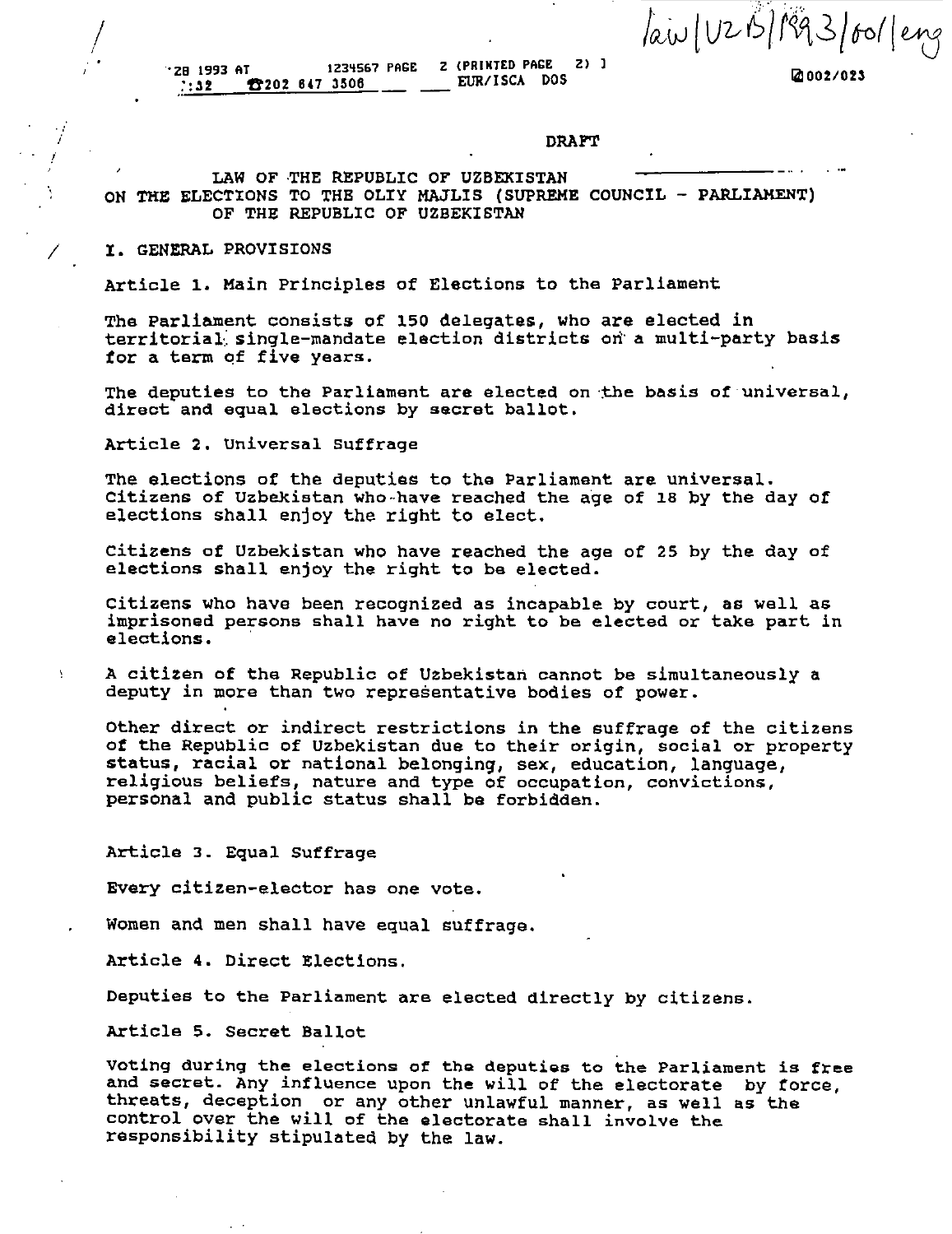The RECEIVED 18/87 15:28 1993 AT  $\frac{1234567 \text{ PAGE}}{3 \text{ CUR/ISCA}}$  DOS 10/07/93 17:33 6202 647 3506

المتواد وتناول المتعلق والمتعلق العلقان

*1* -2-

Artiole 6. Openness in preparing and conducting Elections

Election commissions shall carry out preparation and elections *ot* the Parliament in an open and public manner. Election commissions shall inform citizens. about their activity, setting up of polling stations, composition of election commissions, location and working hours of commissions, present the lists of constituency, taking part in the elections of parties, inform the public about the candidates to the deputies, the results of voting and elections. One observer from each political party, from representative bodies of'power, which have nominated the candidates, representatives of the press, TV, radio, observers from other states and international movements shall have the right to be present at the sessions of election commissions, in premises for voting in the day of elections and during counting the votes. Their authority should be confirmed by respective documents.

Political parties, representative bodies of power which have nominated their candidates shall inform election district commissions about their representatives not later than 15 days prior to the elections.

Mass media of the Republic of Uzbekistan deal with the course of preparation and conducting of elections. Election commissions, government bodies, political parties and other public associations, military units shall SUbmit to them the information, relevant to the ,eparation and conducting of elections.

# II. ELECTORAL AREAS AND ELECTION DISTRICTS

Article 7. Formation of Electoral Areas

150 territorial electoral areas shall be formed for the elections to the Parliament.

Electoral areas on electing the deputies to the Parliament shall be formed by the Central Election Commission on the basis of presentation of the Chairman of the Jokarghi Renes (Supreme council) of the Republic of Karakalpakstan, khokims (city and district governors) of regions and the city of Tashkent. The administrative and territorial division of the Republic of Rarakalpakstan, regions and the city of Tashkent shall be taken into account in determining the borders of eleotoral areas. As a rule, the eleotoral areas are formed with equal number of electorate on the entire territory of the Republic of Uzbekistan. The norm of the electorate per each electoral area for each election *is* determined by the Parliament.

One deputy is elected from each electoral area.

The lists of area electorates, indicating their borders, the number of constituency and the location *ot* area electoral commissions are published by the Central Election Commission within 10 days upon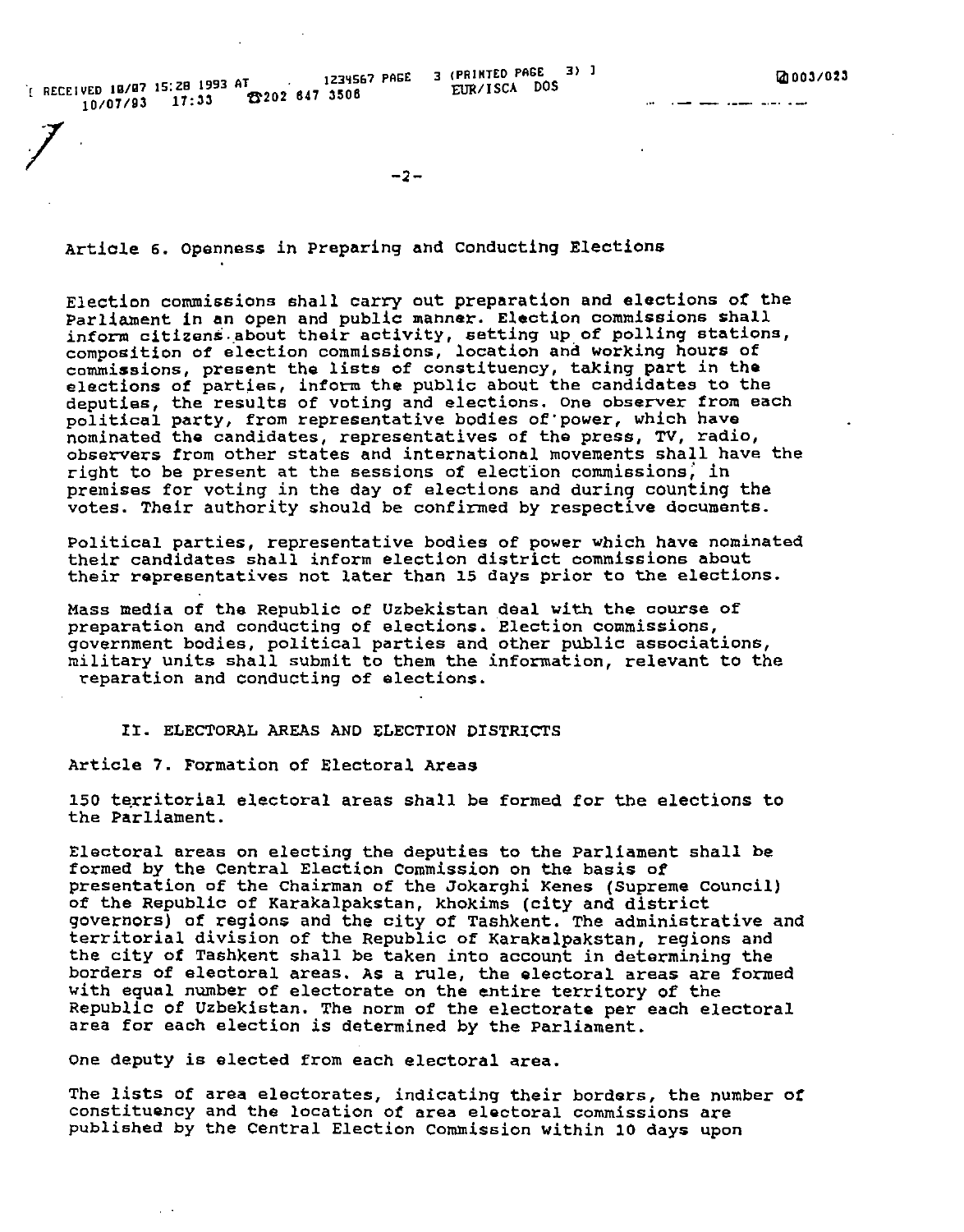$R$  RECEIVED 18/87 15:29 1993 AT 1234567 PAGE ~ 4 (PRINTED PAGE ~ 4) 3 v<sub>ED</sub> 18/87 15:29 1993 BL<br>10/07/93 17:34 **17** 202 647 3508 EUR/ISCA DOS **18/97** EUR/ISCA DOS

appointing elections.

-3-

Article 8. The Order and the Norm of Forming Election Districts.

In order to carry out voting and counting the votes during the elections of the deputies to the Parliament, the territory of the districts, towns, districts in towns is divided into election districts. Election districts are formed in military units as well, and they are included in electoral areas in the location of the units.

Election districts with polling stations may be formed at the representative offices of the Republic of Uzbekistan in foreign states, in ,sanatoria, rest homes, in hospitals and other stationary health care establishments, and in locations, situated in remote and almost inaccessible regions. such election SUbdistricts are included in election districts in the places of their locations. The issue of registration the election subdivisions to an election district, which are formed beyond the borders of Uzbekistan is settled by the Central Election commission.

Election subdistricts shall be formed by the election commissions on the basis of presentations by khokims of towns, districts. Election, subdistricts with polling stations at the military units shall be formed by the district election commissions on the basis of the presentation of commanders of units or military formations. Election subdistricts at the representative offices of the Republic of Uzbekistan abroad are formed by the Central Electoral Commission on the basis of presentation by the Ministry of Foreign Affairs, Republic of Uzbekistan.

Election subdistricts are formed within fifteen days upon appointment of the elections. Election subdistricts in the military units, representative offices of the Republic of Uzbekistan, and in remote and almost inaccessible regions are formed within the same term, and in exclusive cases - not later than fiVe days prior to the elections.

The number of constituency of an election subdistrict must not exceed 3,000 electors.

,Premises for the arrangement of voting for each election SUbdistrict shall be allocated by the khokimiat of a aistrict, town.

District election commission organizes notification of the electorate about the borders of each election subdistrict, indicating the location of SUbdistrict election commission ana polling station.

# III. ORGANIZATION OF ELECTIONS

Article 9. Election Commission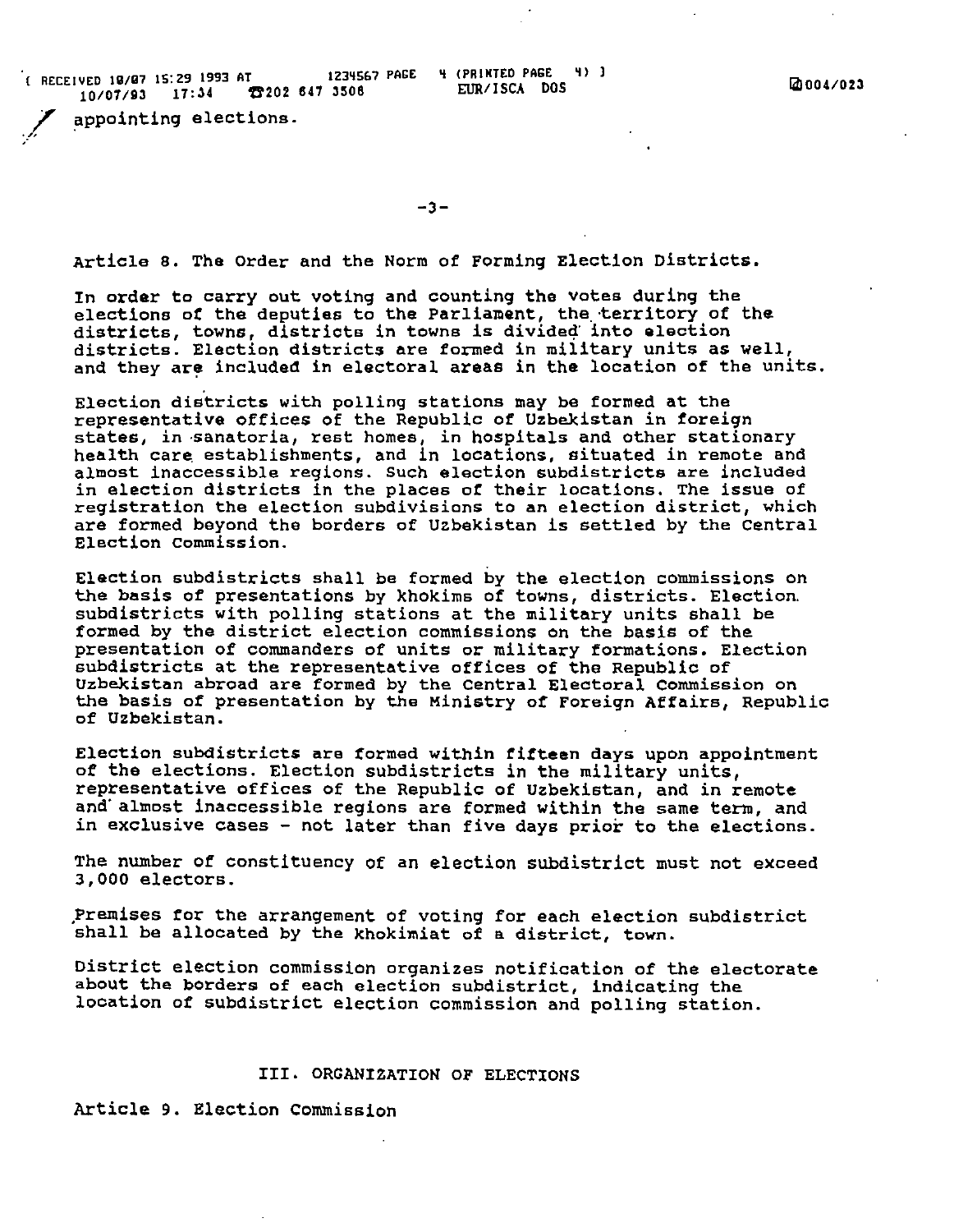In order to organize and conduct the elections to the Parliament, election commissions are set up:

 $\mathcal{F}^{\mathcal{F}}_{\mathcal{F}}$  .  $\mathcal{F}^{\mathcal{F}}_{\mathcal{F}}$  .  $\mathcal{F}^{\mathcal{F}}_{\mathcal{F}}$  .  $\mathcal{F}^{\mathcal{F}}_{\mathcal{F}}$ 

1) central Election Commission on Elections to the Parliament;

-4-

2) District Election Commissions;

3) SUbdistrict Election commissions.

Article 10. Formation of the Central Election commission on the Elections to the Parliament.

The Central Election Commission on the elections to the Parliament consists of the Chairman, vice-Chairman, secretary and not less than 12 members. .

The chairman and members of the Central Election commission are appointed by the Parliament during appointment of elections. The composition of the Central Election Commission includes the representatives from the Republic of Karakalpakstan, every region and the city of Tashkent.

Vioe-Chairman and the Secretary of the Commission are elected at the first session of the Commission. The Central Election Commission publishes in the official press of the Republic of Uzbekistan the information of its composition, the address and phone numbers of the commission. The Chairman, Vice-Chairman, the secretary and the members of the Commission may be discharged from their duties by the Parliament.

The office term of the Central Election commission ends the day the next elections to the Parliament are appointed.

Article 11. Powers of the Central Election Commission on the Elections to the Parliament.

The Central Election Commission:

1) executes control over the implementation of the present Law in the entire territory of the Republic, and ensures its uniform application, within the limits of its power prepares the instructions to solve the issues, necessary to carry out election campaign;

2) directs the activity of election commissions, annuls decisions of the district election commissions on elections of the deputies to the Parliament on the presentation of the General Procurator of the Pariliament on the presentation of the General Procurator of the<br>Republic, if those decisions contradict to the present Law; determines the order of introducing alterations in the composition of election commissions;

3) forms election districts, confers the titles and numbers on them;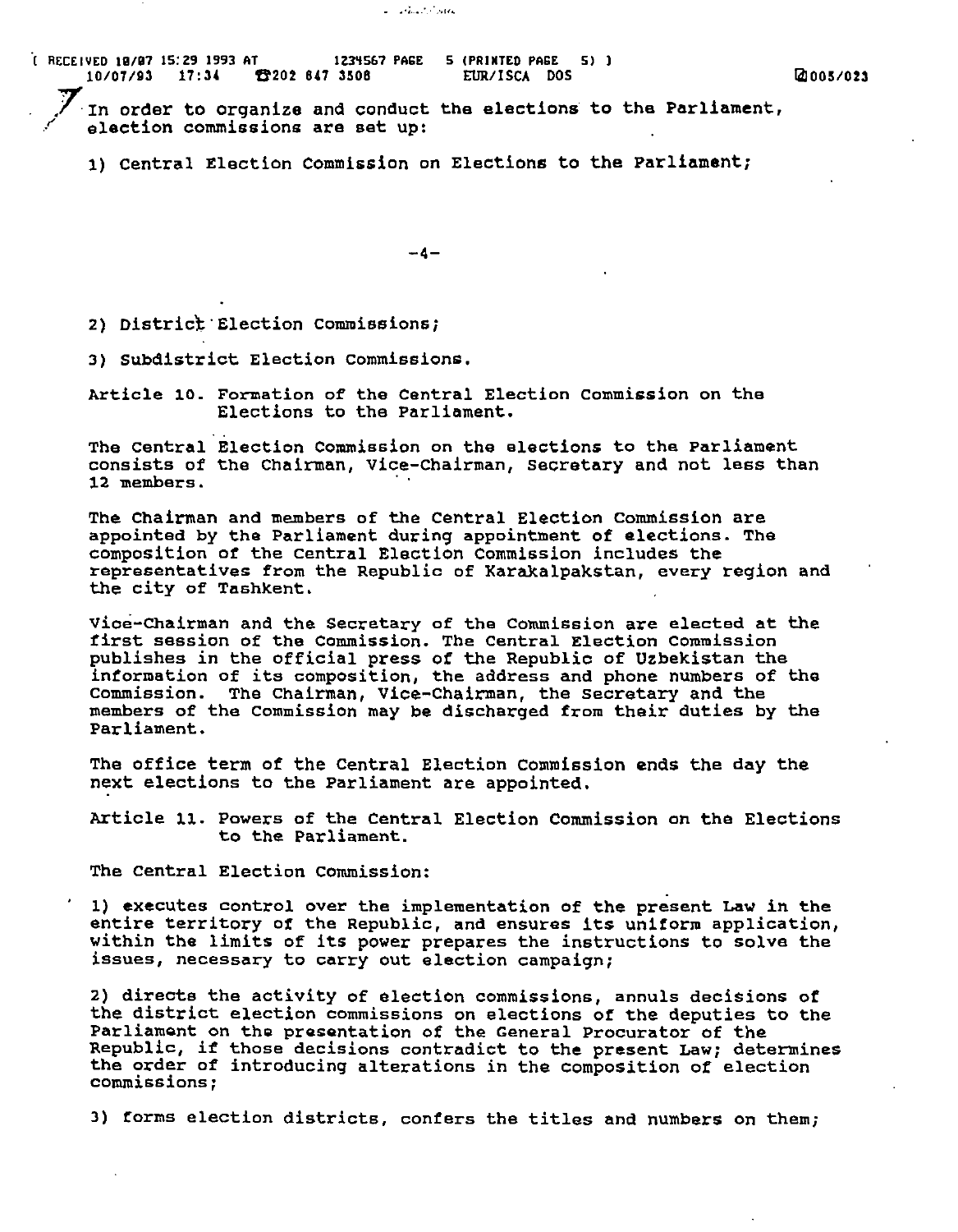4) forms district election commissions;

5) resolves the issues of registrating the election subdistricts tormed beyond the borders of the Republic of Uzbekistan, to election districts;

6) receives applications and respective documents of political parties;

-5-

7) ensures equal terms and conditions for candidates to the deputies to participate in election campaign;

B) registers candidates to the deputies;

. .

9) distributes monetary means among election commissions, controls provision of eleotion commissions with premises, transportation and communication means, and examines other logistics issues of elections;

10) defines the samples and forms of election ballot~papers to elect the deputies of the Parliament, lists of constituencies, records of pre~election meetings and sessions of election commissions, other election documents, samples of election boxes and seals of election commissions, the order of keeping election documents;

11) examines the information by the representatives of political parties, Ministries, state committees and Departments of the Republic of Uzbekistan, local bodies of state power, other government and public organs on the issues connected with preparing and conducting elections;

12) summarizes the results of elections on the whole in the republic,<br> $\therefore$  registers elected deputies, publishes in the press the results of  $\therefore$  elections and lists of deputies elected to the Parliament;

 $\cdot$  13) transfers to the Mandate Commission of the Parliament the documents necessary to check the authority of deputies;

14) examines applications and complaints about the decisions and actions of election commissions and takes final decisions on them;

15) transfers to the Procurator's office documents and materials about violations of the Law on Elections to the Parliament of the Republic of Uzbekistan, which involve criminal responsibility;

16) executes other powers in conformity with the present Law and other laws of the Republic of Uzbekistan.

Article 12. Forming the District Election Commission.

The District Election commission is formed by the Central Election Commission on the elections to the Parliament. The District Election Commission is formed not later than the fifteenth day upon appointment the elections; it consists of the Chairman, vice~Chairman, secretary, and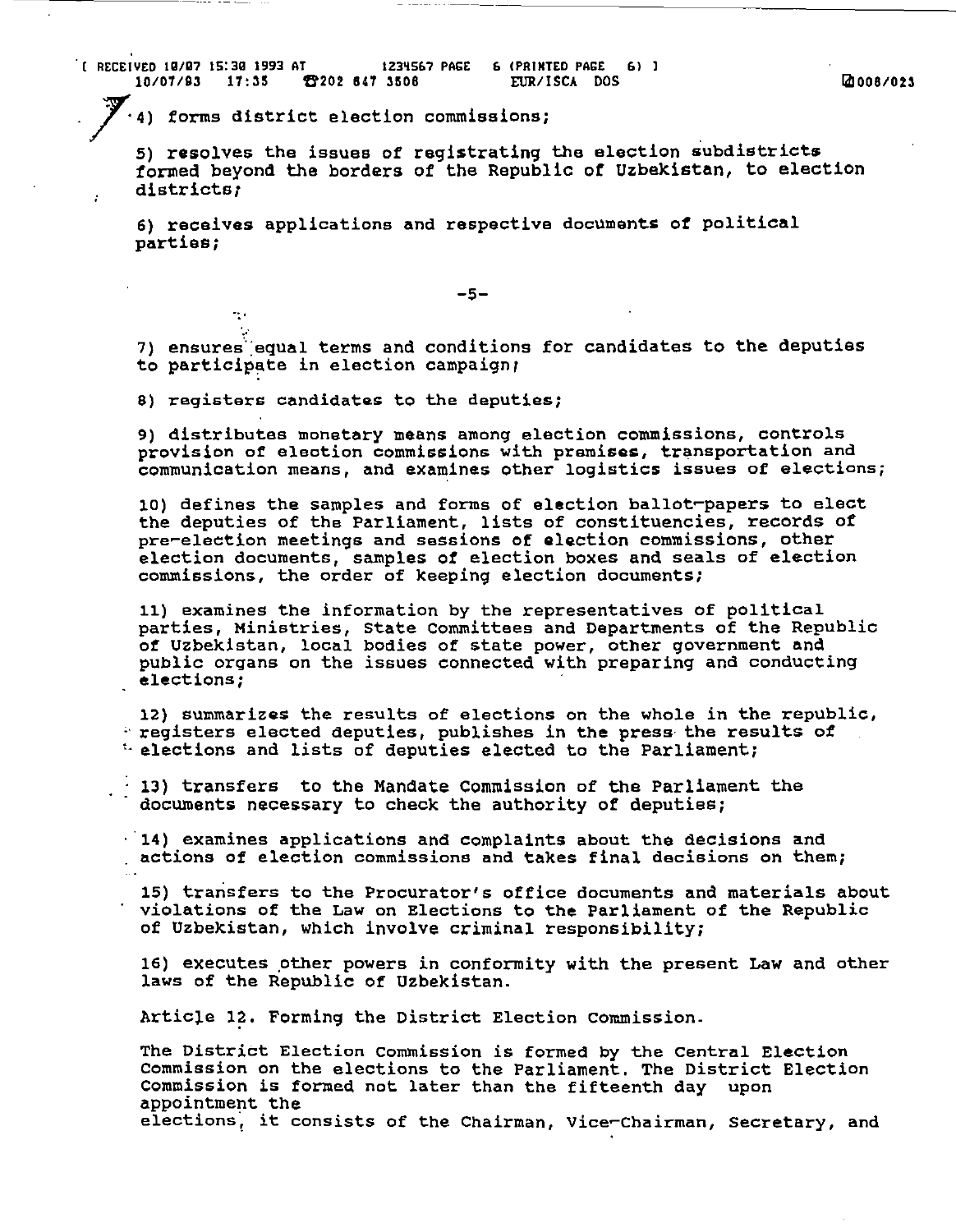$\frac{1}{10}$  ( RECEIVED 19/97 15:31 1993 AT  $\frac{1}{23}$  1234567 PAGE 9 (PRINTED PAGE 9) 1 *10107/93* 17:38 ft202 847 3S08 EUR/ISCA DOS raJ *009/023* 

 $\mathcal{Y}$ *r* Chairman and members of the commission may be released form performing their duties on the basis of their personal resignation, and in case Chairman and members of the commission may be released form performing of depriving them from their authorities.

مهم ا

The right to deprive an authority of a member *ot* the commission belongs to a body, which has formed the commiesion, in case he/she violates the provisions of the present Law or systematically neglects his/her duties.

In case of ,neoessity a new chairman or a member *ot* election commission is appointed in the order stipulated by the present Law.

Chairman, Vice-Chairman, Secretary and members of election commissions can not be members of any political parties and movements.

Election commission can not include a candidate for deputy of the Parliament.

 $-8-$ 

# Article 17. Organization of Activity and Office Term of Election **Commissions**

The session of election commission is considered as competent, if it is attended by not less than two thirds of the commission by the day of the session. The resolution of the commission is adopted by open voting of the majority of votes from the total number of the commission. Members of the commission, who disagree with its decision, shall have the right to express their particular opinion, Which is attached. in writing to the records. In oase of equal votes, the vote of the chairman shall be the decisive one.

The resqlution of election commission adopted within its authority shall be obligatory for subordinate election commissions, and also for all state bodies, political parties and other public associations, working collectives and military units, heads of enterprises, institutions and organizations.

Resolutions and actions of election commission may be appealed in high election commission and in court.

Chairman,' Vice-Chairman, secretary or ona of the members of election commission, under its decision, may be released from performing production or office duties for the period'of preparing and conducting elections, sustaining their average salary at the expense of the means allocated to conduct elections.

State and public bodies, organs of political parties, enterprises, institutions, organizations, officials should promote assistance to election commissions in implementing their powers, submit information and materials required for their activity.

Election commission shall have the right to address state and public bodies, organs of political parties, enterprises, institutions, organizations, officials regarding the issues relevant to preparation and conducting elections, which should examine the issue and give a reply to the COmmission within three days.

 $\sim$   $\sim$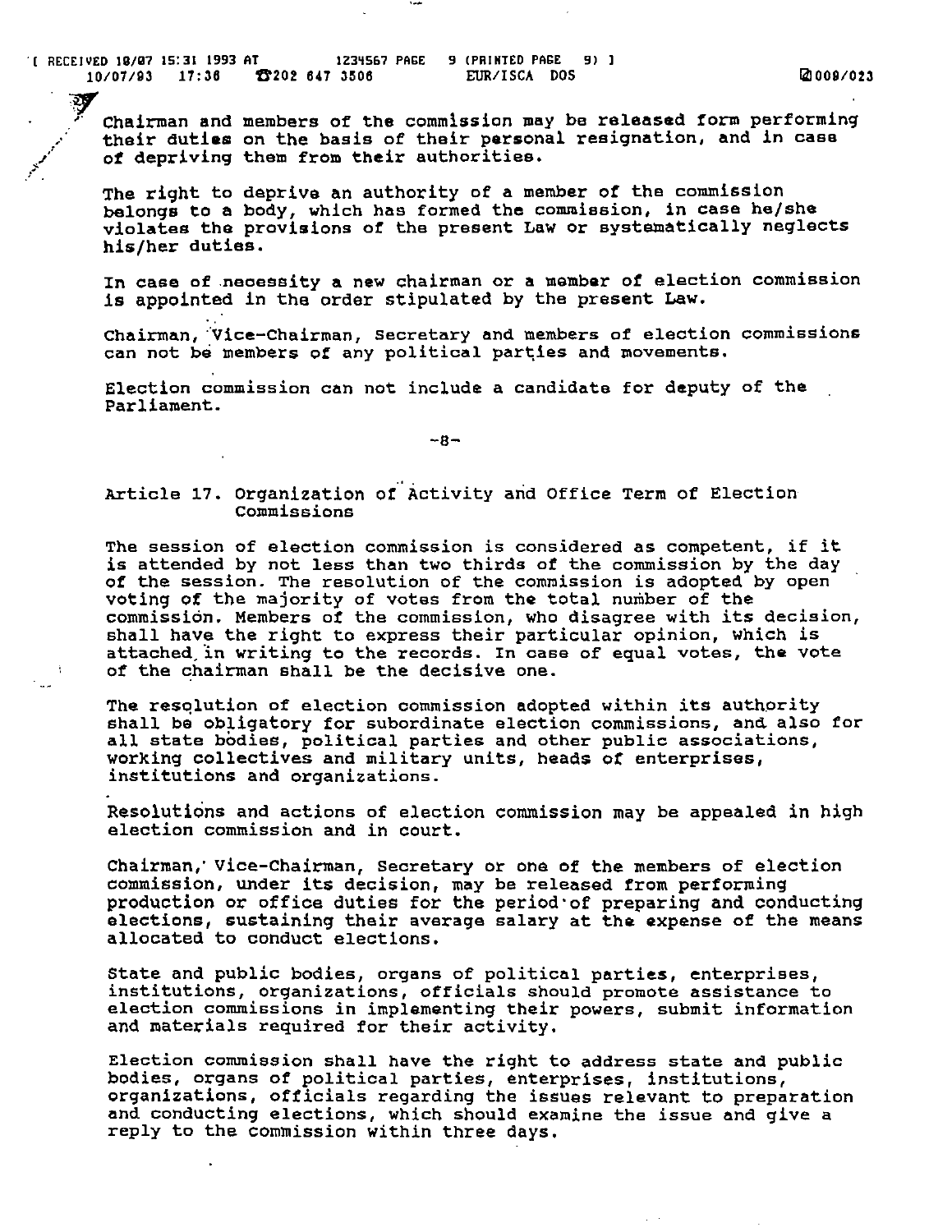$\mathscr{S}_\text{c}$  District and subdistrict election commissions cease their activity after the Parliament recognizes the powers of deputies.

Article 18. Examination *ot* Complaints regarding Resolutions *ot*  Election commissions

Resolutions *at* election commissions may be appealed by political parties, representative bodies of power, which have nominated candidates for deputies, candidates for deputy, trusted figures, observers and,electors to high election commission within ten days after adopting of a resolution. Resolutions of the Central Election Commission may be appealed in the Supreme Court of the Republic of Uzbekistan within ten days after adopting *ot* the decision. A complaint should be examined within five days after it has been lodged, and immediately if less than six days have left to the day of elections.

 $-9-$ 

# Article 19. Financing Election campaign

A.

Expenditures linked with preparation and conducting of elections to the Parliament shall be carried out at the expense of state means of the Republic of Uzbekistan. Financing and such other material support of the candidates to the deputies of the Parliament at the expense of other means is forbidden.

Political' parties, public associations; enterprises, institutions, organizations and citizens of the Republic of Uzbekistan may voluntarily transfer their means tor holding elections, which are received by the central Election Commission for the spending during election campaign.

state bodies, enterprises, institutions, organizations place premises and equipment necessary for holding elections at the disposal of election commissions gratis.

> IV. APPOINTMENT OF ELECTIONS. NOMINATION OF CANDIDATES FOR DEPUTIES TO THE PARLIAMENT

Article 20. Appointing Elections of the Deputies to the Parliament.

Elections of the deputies are appointed by the Parliament not later than two months prior to the expiration of the office term of the deputies to the Parliament of previous convocation.

Republican and local mass media inform the public about the day of elections within three days upon its appointment.

Article 21. Documents, Submitted by Political Parties for Participating in Elections.

In order to obtain the right to nominate candidates to the deputies of the parliament, a political party, within ten days upon appointment

 $\ddotsc$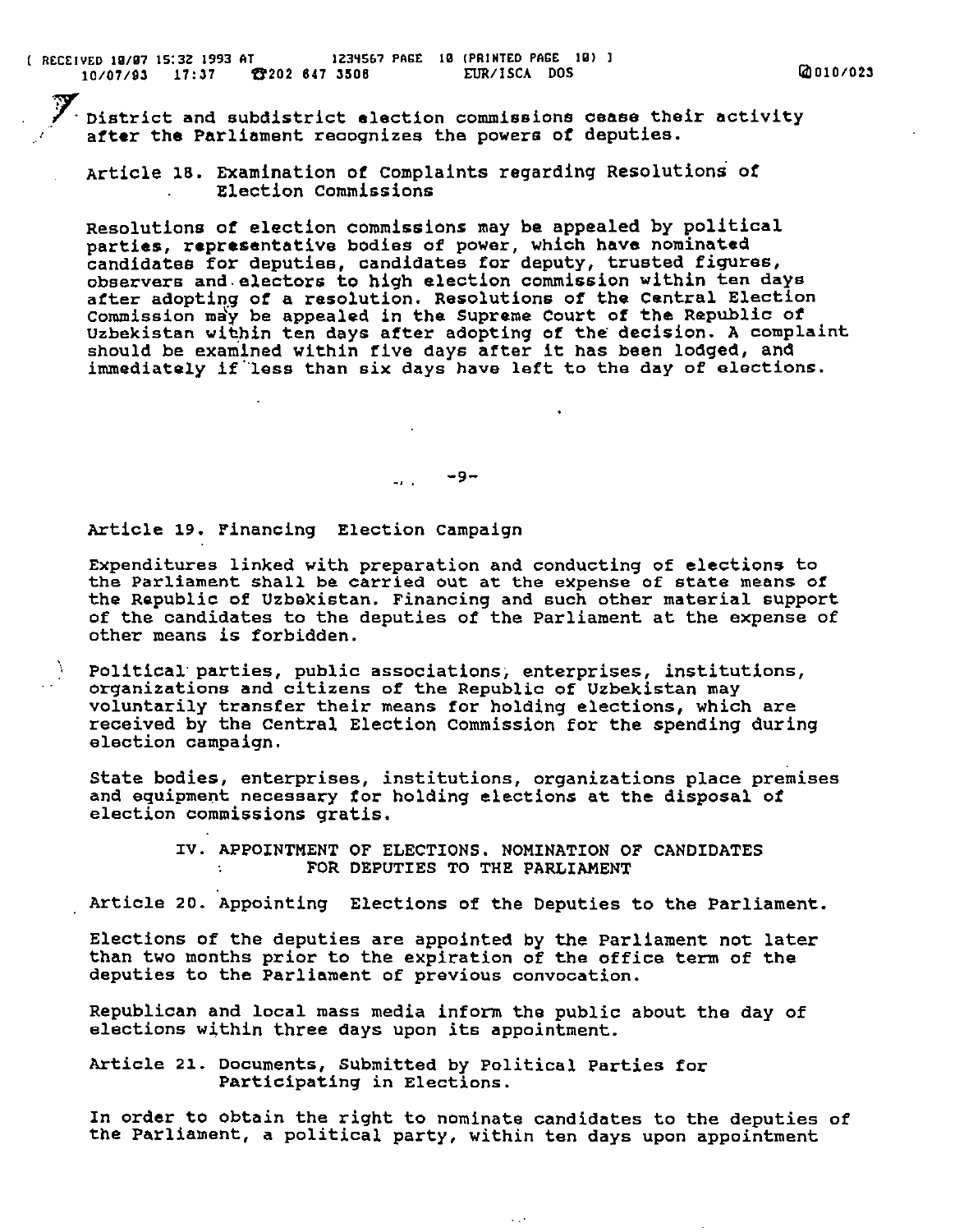. [ RECEIVED *19/97* 15:32 1993 AT 123~567 PAGE 11 (PRINTED PAGE 11) I 10/07/93 17:37 **6202 647 3506** EUR/ISCA DOS **19011/023** 

 $\mathcal{A}$ 

elections, should submit to the Central Commission the application<br>concerning its participation in the elections, signed by the leader of a party, indicating election subdistricts, where the candidates will be nominated, as well as the document, certifying the registration of the political party by the Ministry of Justice.

Upon submission of the above documents the Central Election commission will issue dated certificate to a representative of a political party about the receipt of the application, and publish in the press the list of parties, participating in elections in the order of submitting their applications.

·Article 22. Nominating Candidates for Deputies to the Parliament.

The nomination of the candidates for deputies to the Parliament begins on the twentieth day upon the appointment of elections and ends twenty five days before elections.

The right to nominate candidates to the deputies of the parliament Ind tight to hominate denial about the departs of the reflections, as well as the Supreme Council of the Republic of Karakalpakstan,<br>district and the Tashkent Municipal Councils of People's deputies.

-10-

Supreme bodies of political parties are competent to nominate 150 candidates to the deputies  $-$  one candidate for deputy per each election district. The supreme Council of the Republic of Karakalpakstan, district and the Tashkent Municipal counoils of People's deputies are competent to nominate one candidate for deputy in each election district, situated in corresponding territory. One and the same person can be a candidate for deputy in one election district only. The order of selecting candidates to deputies is determined by political parties and representative bodies of power on their own.

supreme bodies of political parties are competent to nominate as a candidate for deputy only the members of their party or non-party men/women, and representative bodies of power have the right to nominate as candidates to· deputies persons regardless of their belonging to this or that party.

Citizens recognized as incapable by the court, imprisoned persons or those who have previous convictions cannot be nominated as candidates for deputy.

Decisions to nominate candidates for deputy of the Parliament of the RepUblic of Uzbekistan are taken by open or secret ballot. The order of voting is established by the supreme body of a political party, representative body of power.

A candidate ror deputy is considered as nominated, if he has votes of over a half of the delegates of political party's supreme body or deputies of the representative body of power. Nomination of the candidate for deputy shall be entered in records. The records specify the title and number of election district, which nominates the candidate for deputy of the Parliament.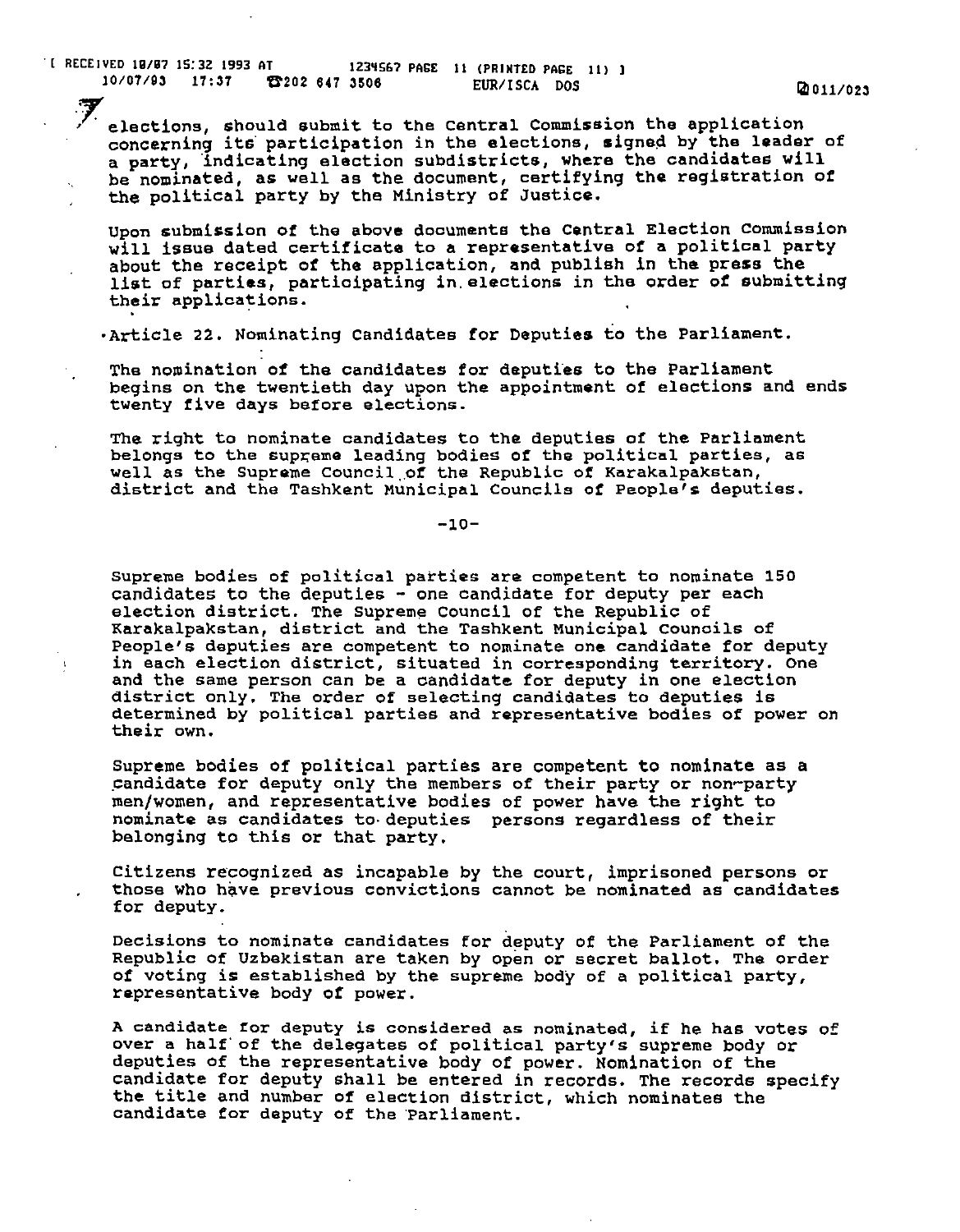$\frac{1}{1}$  RECEIVED 10/07 15:33 1993 AT  $\frac{1234567 \text{ PAGE}}{12}$  12 (PRINTED PAGE 12) 1 *10/07/93* 17:38 U202 847 3S08 EURIISCA DOS *1i!J012/023* 

Leading body of a political party, head of the representative body of<br>power submit applications to the Central Election Commission requesting to register the candidates to deputies. The application specifies family name, first neme and patronymics of the candidate for deputy, date of his birth, profession, position (occupation), place of deputy, date of his birth, profession, position (occupation), place of<br>work and residence, party membership, and also the title and number of the district where he/she intends to run for elections.

Article 23. Registration of the Candidates to the Deputies of the Parliament.

The decision to register candidates to the deputies is adopted by the centrel Election Commission if the following documents are available: application, signed by the leader of the party, head of corresponding representative body of power, list of candidates, their applications with the consent to be a candidate of the given election district.

The election' commission issues a certificate to a person, who has submitted the documents, specifying the date and time of receiving the documents.

If submitted documents do not correspond to the requirements of the present Law, the commission informs persons who have submitted the documents, about the fact for eliminating the drawbacks.

-11-

corresponding district election commission within five days upon the registration of the candidates to the deputies by the Central Election commission should publish in the local press the information about the registration, specifying family name, first name, patronymics, year of birth, occupation, place of work and residence, and also the title of the body, which has nominated a candidate for deputy.

Registration of the-candidates ends twenty days prior to the day of elections. After the registration, the candidates to the deputies of the Parliament are given corresponding certificates.

V. GUARANTEES OF ACTIVITIES FOR POLITICAL PARTIES, CANDIDATES TO DEPUTIES, PARTICIPATING IN ELECTIONS

Article 24. Pre-election Program of the Parties, Candidates for Deputies of the Parliament

Parties, candidates for deputies of the Parliament are granted the right to speak about the program of their future activity. Programs of parties and candidates for deputies should not be directed against constitutional power, sovereignty, integrity and security of the repUblic, contain war propaganda, appeals to national hatred, racial and religious hostility, infringement of constitutional rights and freedoms of citizens.

Article 25. Rights of Candidates for Deputies of the Parliament to Speak in Meetings, Use Mass Media, ReceiVe Information

since the moment of their registration, candidates to the deputies of the Parliament have the right to speak at the pre-election or other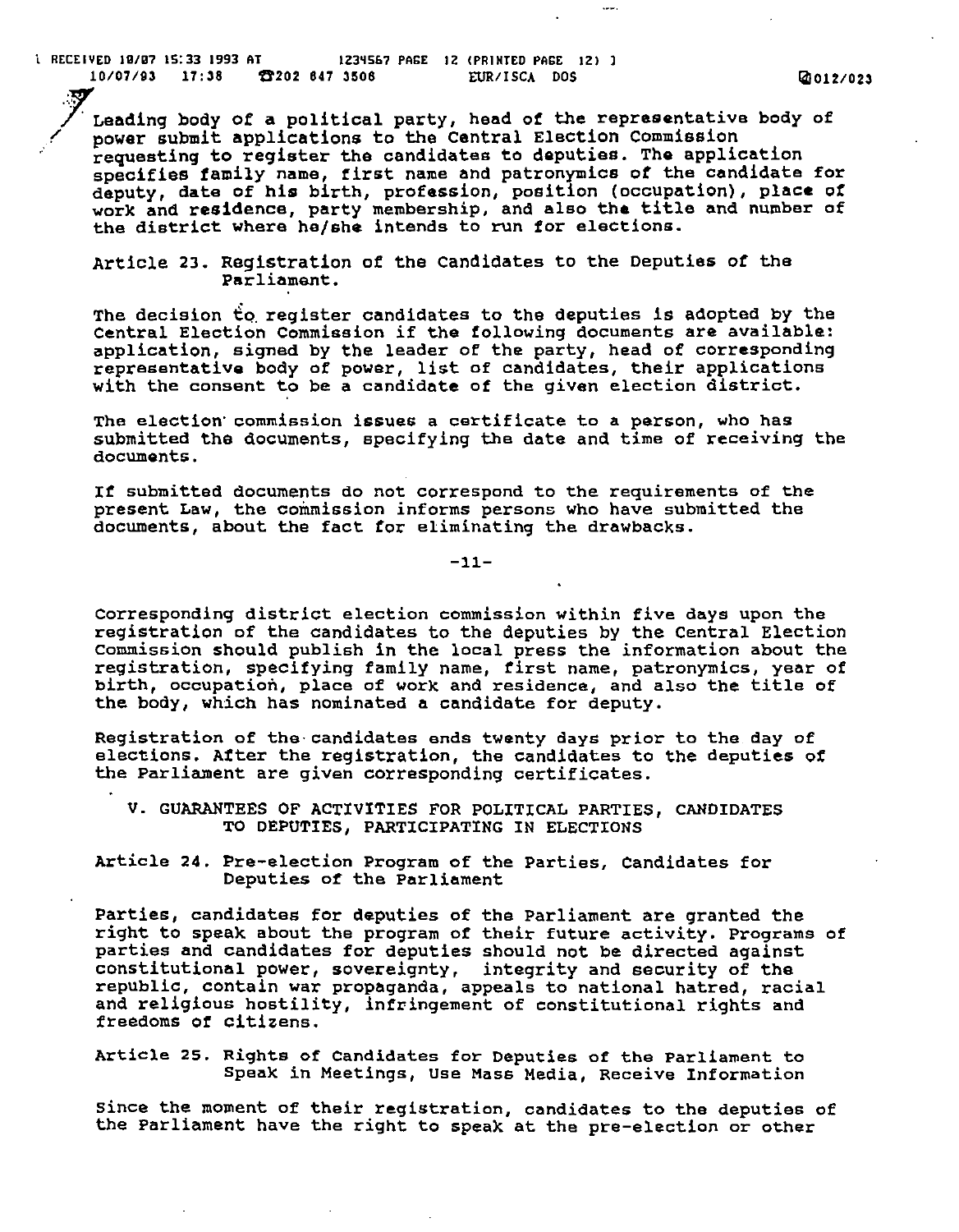':"';:;.:.,; .: .', .

. [ RECEIVED 10/07 IS:3~ 1993 AT IZ3~Sa7 PAGE 13 (PRINTED PAGE 13) 1 *10/07/93* 17:38 !t20Z sn 3S0S EURIISCA DOS 1iII013/0Z3

7. . / lists by the Central Election commission on the bas1s *ot* an applioation, signed by the leader of corresponding party organ or representative body of power·.

A candidate for deputy of the Parliament may withdraw his/her candidature any time before the elections. For this he/she submits an application to the central Election commission.

Article 30. Pre-election Agitation

candidates are entitled to begin pre-election agitation since the day of their registration at the Central Election Commission.

A candidate for deputy is granted the right to hold meetings with the electorate both at rallies, and any other type of a meeting, which is suitable. Meetings of constituency are organized by the subdistrict election commission along with the khokimiat of the district, town.· Election commissions, khokimiate of districts and towns provide the candidates to the deputies of the Parliament with equipped premises for meetings, as well as the opportunity to use mass media to carry out election campaign.

The electorate is informed befors hand about the time and place of the rallies and meetings.

Agitation is not admissible in the day of elections.

 $-13-$ 

# VI. LISTS OF ELECTORATE

Article 31. Compiling the Lists of Electorate.

The lists *ot* electorate includes all the citizens of the Republio *ot*  Uzbekistan, Who have reached the age of 18 by the day *ot* elections, permanently or temporarily residing in the territory of the given election district by the time *ot* compiling the list.

Each elector can be inclUded only in one list of electorate.

The list of electorate on each election subdistrict is compiled by the subdistrict election commission and signed by its chairman and secretary. The SUbdistrict election commission can attract representatives of the public for participating in compiling the list.

Khokimiats (governor Offices) of districts and towns ensure registration'of electorate and transfer to subdistrict election commissions the information about the electorate, who reside in the corresponding territory, necessary to compile the lists of electorate.

The list shall include family name, name, patronymics, date of birth and address of each elector.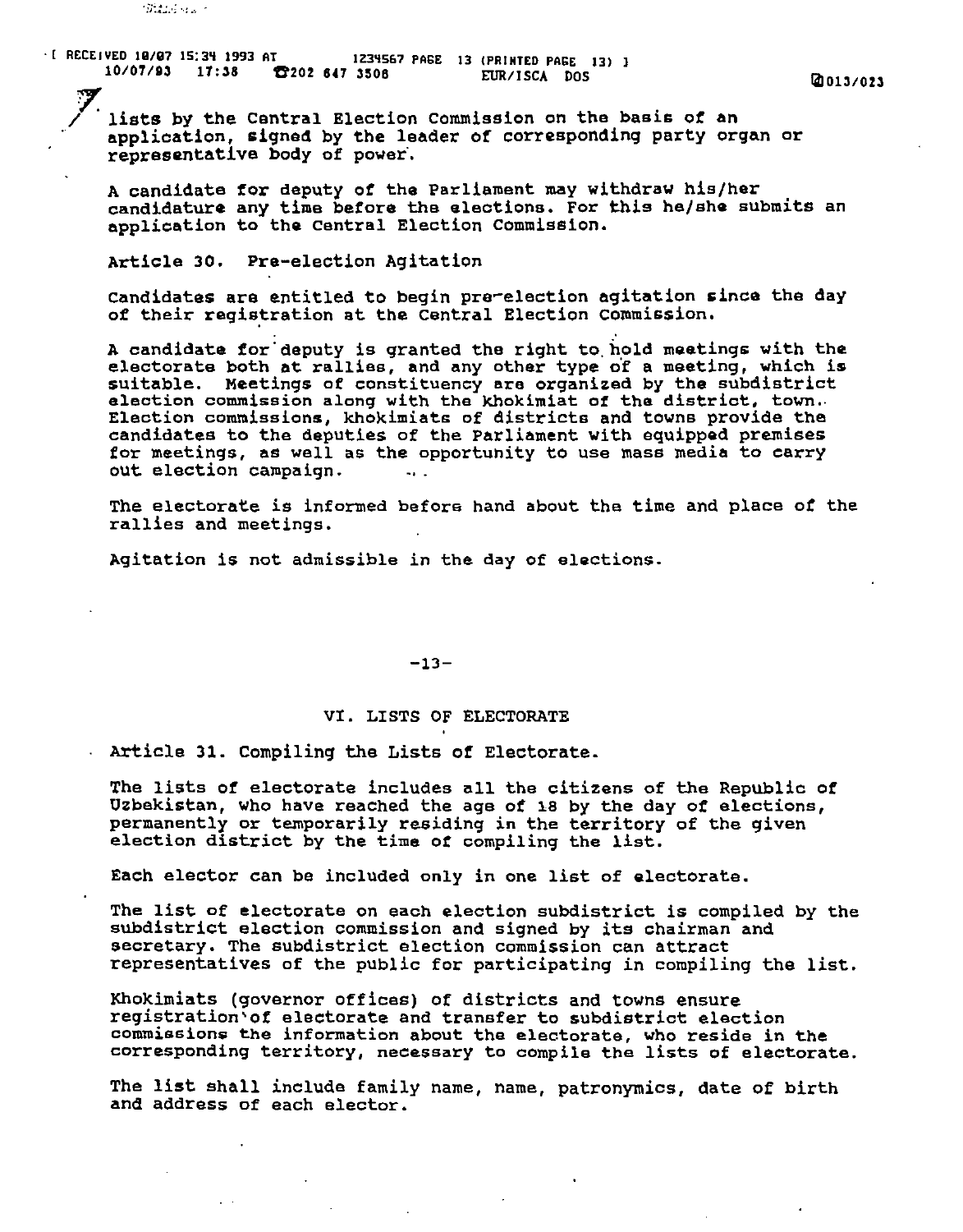$\cdot$  [ RECEIVED 10/07 15:34 1993 AT *10107/93* 17:39 U20,2,,847 *3508* 

'~, /.

**/**<br>مجم

"

Lists of electors-servicemen, Who are in military units, as well as their dependents and other electors, if they reside in the regions in the location of military units, shall be compiled on the basis of the data, provided by commanders of military units. Servicemen, who live outside military units shall be included in the electorate lists at their place of residenoe on a universal basis.

Electorate lists of polling stations, set up in sanatoria and rest homes, in hospitals and other stationary health care institutions, at representative offices of the Republic of Uzbekistan abroad shall be compiled on the basis of information provided by heads of the above institutions (departments).

Family names of the electorate are included in the list in the order, which is conyenient for organization of voting.

# Article 32. SUbmission of Electorate Lists to Citizens

Electorate lists are submitted for public acquaintance ten days prior to the elections, and at the' polling stations formed at the representative offices of the Republic of Uzbekistan abroad, in sanatoria and rest homes, in hospitals and other stationary health care institutions in remote and almost inaccessible areas - seven days prior to the elections. SUbdistrict election commission notifies the electorate about the place and time of acquainting with the list.

citizens are given the opportunity to get familiarized themselves with the electorate list and check its rightness in the premises of polling place.

Article 33. Clarifyin9 the Electorate Lists

Remarks regarding inaccuracies in the electorate list may be submitted by an elector to election commission not later than seven days prior to the elections. Election commission is Obliged to examine remarks and take a decision within two days since the moment of their submission. The decision of the election commission may be appealed *in*  district election commission within two days, the resolution of district election commission should be adopted within two days term since the moment the complaint is lodged. The resolution of district election commission is final.

Article 34. The Order of Examining Citizens's Applications Regardin9 Mistakes in Electorate List

Complaints regarding mistakes in electorate list, due to which an elector is unable to realize his right to elect, shall be placed by the elector to the subdistrict election commission not later than seven days prior to the elections. Subdistrict election commission is obliged to examine the complaint and take a decision immediately or not later than two days since the moment of its submission, if less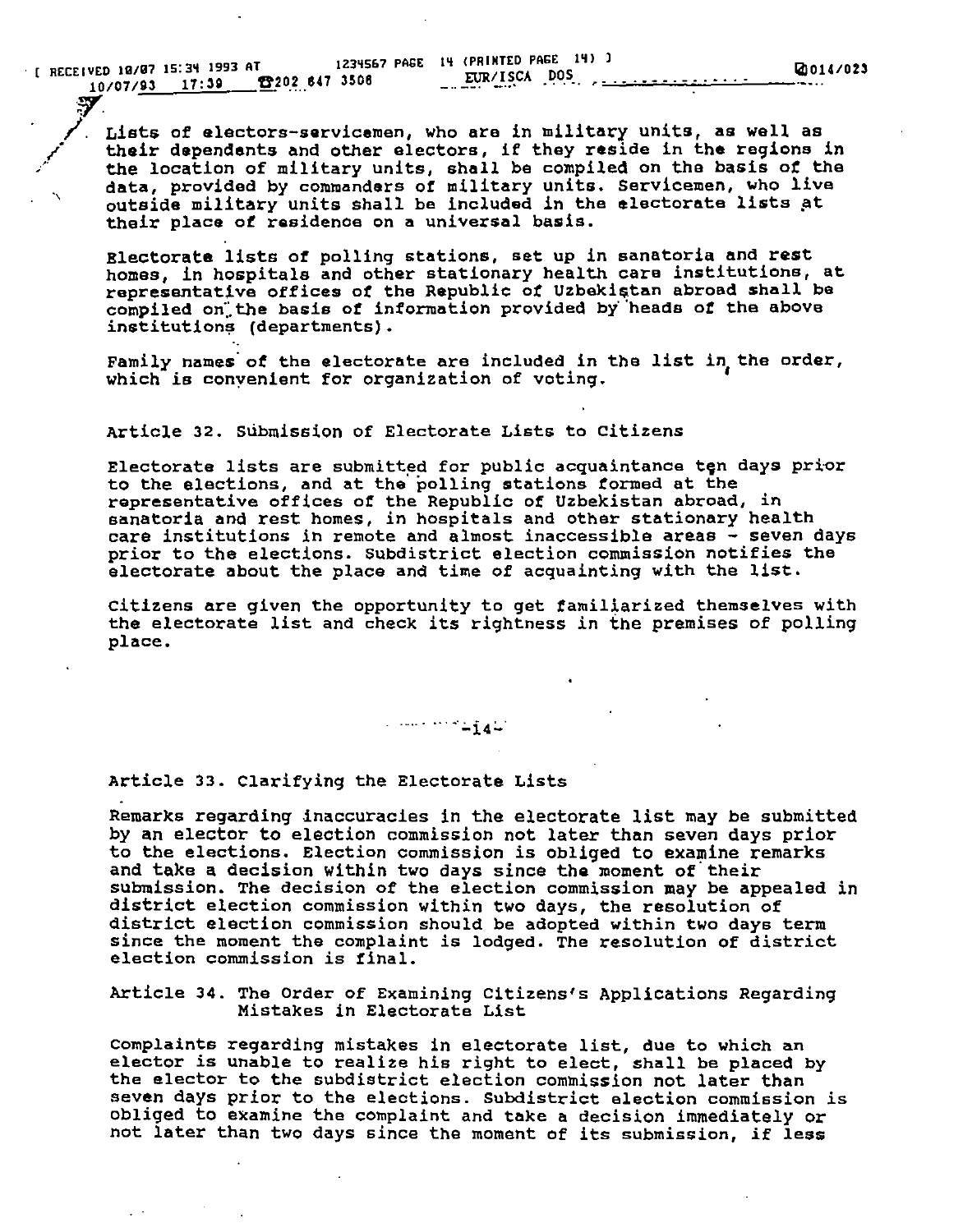than 10 days have left to elections.

Within three days the decision of subdistrict election commission may be appealed to district (municipal) court, which should examine the complaint within two days and its disposal is final.

In case the established terms are missed the complaints are not examined.

Article 35. Ballot Paper.

Ballot paper· should specify in the alphabet order a family name, first name, patronymics of a candidate for deputy, indicating his/her year of birth, position (occupation) and the body, which has nominated him/her as a candidate for deputy.

Ballot papers are printed in state language, and by the decision ot district election commission, in languages, which are used by the majority *ot* the population of election district.

# Article 36. Delivery *ot* Ballot Papers

subdistrict election commissions should receive ballot papers not less than five days prior to elections. Chairman, Vice-chairman or secretary *ot* the commission acknowledge with their signatures the receipt of ballot papers delivery.

# VII. VOTING

Article 37. Time and Place of Voting

voting is held in the day of elections trom 7 a.m. till 8 p.m. local time. Subdistrict election commission notifies the electorate about time and place. of voting not later than ten days prior to elections.

-15-

SUbdistrict election commission can announce voting as complete any time, in case all the electorate included in the list cast their votes at polling stations tormed in the representative offices of the Republic of Uzbekistan abroad, in military units, sanatoria, rest homes, hospitals and other stationary health care establishments, as well as in locations of citizens, situated in remote and almost inaccessible regions.

# Article 38. Equipping Premises for Voting

voting is held in specially allocated premises, which must have enough number of equipped booths or rooms for secret ballot, points of handing ballot papers are determined and ballot boxes are installed. Ballot boxes are installed in such a way so that voters approaching them should surely pass through booths or rooms for secret ballot. No other political actions are allowed to be held in premises for voting. Responsibility for equipping premises and observing necessary order ion them shall be borne by subdistrict election commission.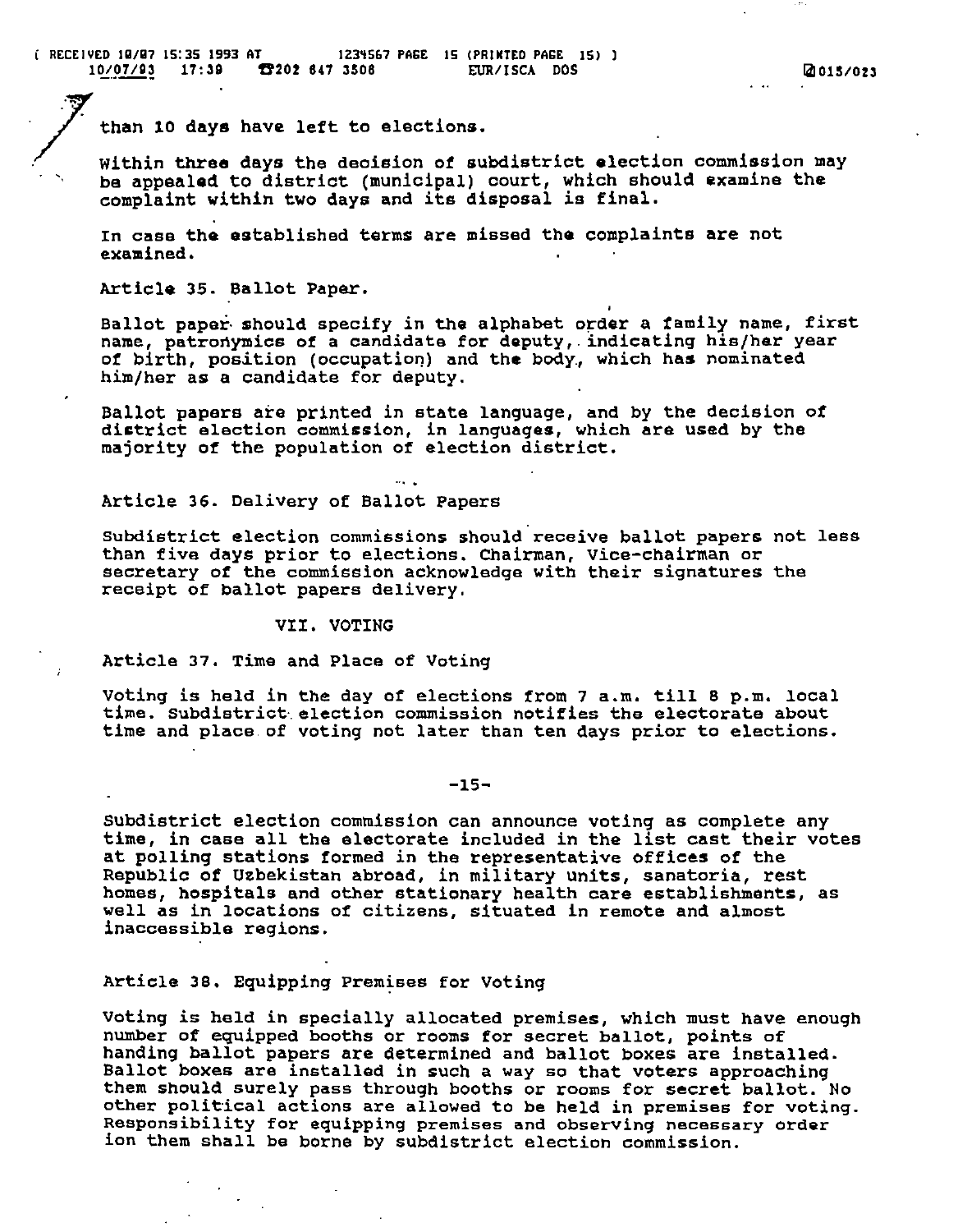ST Last for

# Article 39. Beginning of Voting

Premises for voting are opened in the day of elections provided not less than two thirds of subdistrict election oommission members are present. Members of election commission seal ballot box, share among themselves ballot papers, electorate lists and announce the beginning of elections. The number of ballot papers is registered in the records for counting votes in polling station.

40. Identification of an Elector

Upon the arrival to the premises for voting, an elector should present to a member of Bubdistrict election commission the document identifying him/her and sign in the electorate list. After that the elector is given ballot paper.

Electors, whose names have not been included in the electorate lists on some reasons, shall be included in a supplement to the electorate list on the basis of the document, which identifies them, their citizenship and place of residence.<br>Article 41. The Order of Voting

'.

Ballot papers are filled by voters in the booth or the room for secret ballot. The presence of other persons, except voters, during the procedure of filling ballot papers is prohibited. An elector unable to fill the ballot paper himself, has the right to invite at his own discretion to the booth or the room any other person, except those who are included in the election commission.

An elector is supposed to cross out the names of nominees in the ballot paper, Whom he votes against.

A voter drops filled ballot paper in the ballot box.

Upon the request of an elector, spoilt ballot paper may be substituted

-16-

by a new one. spoilt ballot papers are subject to registration, canceling, and they should be kept separately.

An elector, who is unable to be at his/her place of residence in the day of elections, may demand voting lists from subdistrict election commission at his/her place of residence, take the decision and leave filled voting lists in a sealed envelope in the custody of subdistrict election commission. Upon receiving voting lists an elector should sign in the electorate list. The Central Election Commission shall determine the form of ballot papers.

In case when some electors can not come for voting themselves due to health or other reasons, upon their request subdistrict election commission entrusts members of the commission to arrange voting in place of such electors presence.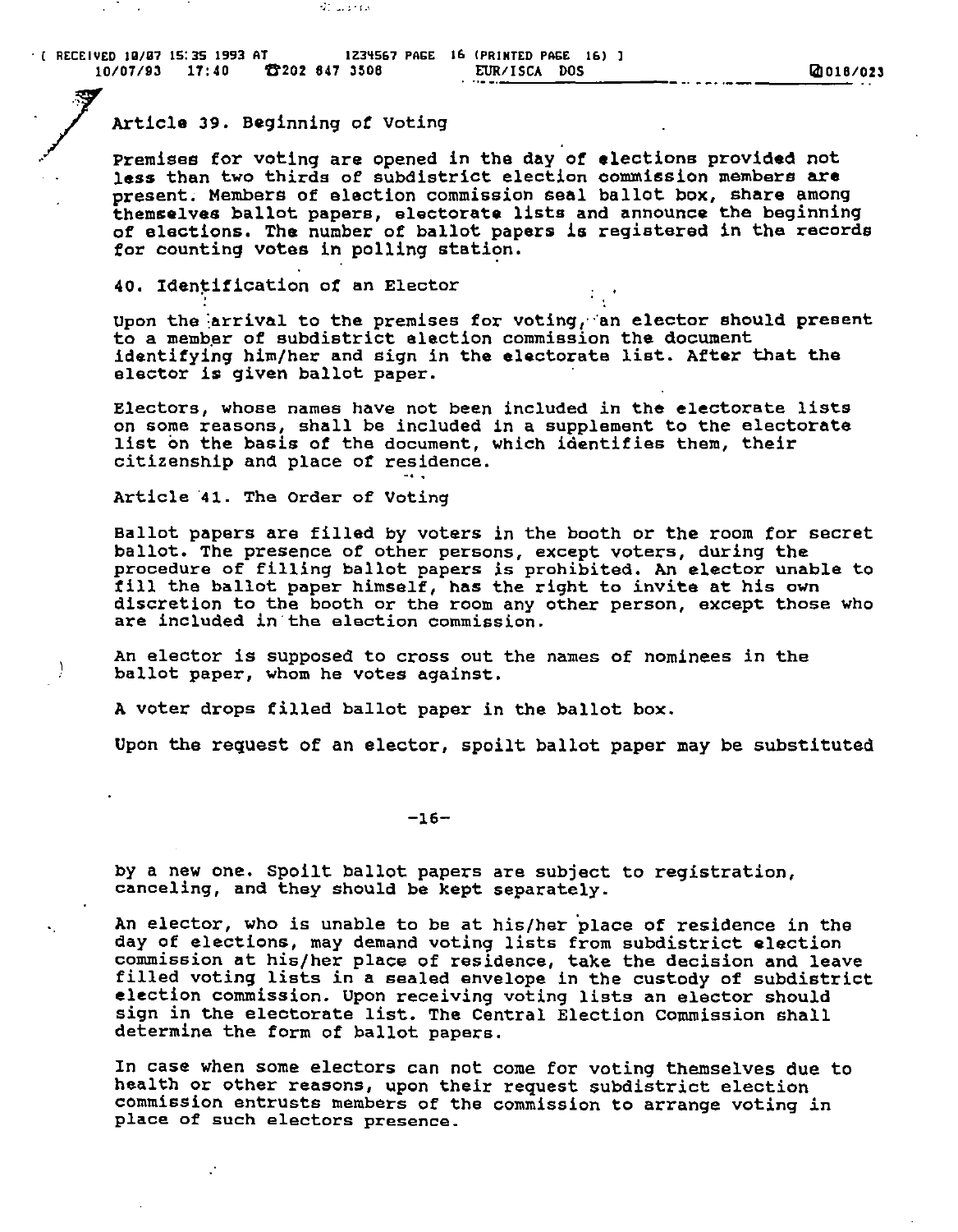ithism in the series of the control of the series of the series of the series of the series of the series of the series of the series of the series of the series of the series of the series of the series of the series of t

r counting of votes is carried out by subdistrict election commission at polling station separately on each nominee.

Upon completion of voting, prior to opening ballot boxes in the presence *ot* subdistrict election commission members, sealed envelopes with voting lists are dropped into boxes.

Ballot boxes are opened by subdistrict election after the announcement of the end of voting by the chairman of the commission. Opening of ballot boxes before the end of voting is prohibited. Prior to opening ballot bo'xes all unused ballot papers are counted and canceled by subdistrict erection commission.

subdistrict election commission determines total number of the electorate in the subdistrict, the number of electors, who have received ballot papers. On the basis of ballot papers and voting lists, found in ballot boxes, the commission determines: total number of electorate, who haVe participated in voting; number of votes cast for, and number of votes cast against. each candidate; number of ballot papers, lists, recognized as invalid. Votes on the names of citizens, included in ballot papers and lists by electors additionally shall not be counted.

Ballot papers and lists of unidentified origin are recognized as invalid, as well as ballot papers and lists with the family name of over one candidate left after voting. In case of doubt of ballot paper and list's validity, the issue shall be solved through voting by subdistrict election commission.

Results of counting the votes are examined at the session of subdistrict election commission and registered in the minute. The minute is signed by the chairman, vice-chairman, secretary and members of the commission, and subsequently transferred to respective district election commission in the order spacified by the central Election Commission.

 $- 17-$ 

Article 43. Determining Results of Elections in District

On the basis of minutes of subdistrict election commissions, the district election commission determines the following:

- total number of electors in the district;
- number of electors, Who have received ballot papers and lists;
- number of electors, who have participated in elections;
- number of votes cast for and number of votes cast against each candidate for deputy;
- number of ballot papers and lists, recognized as invalid.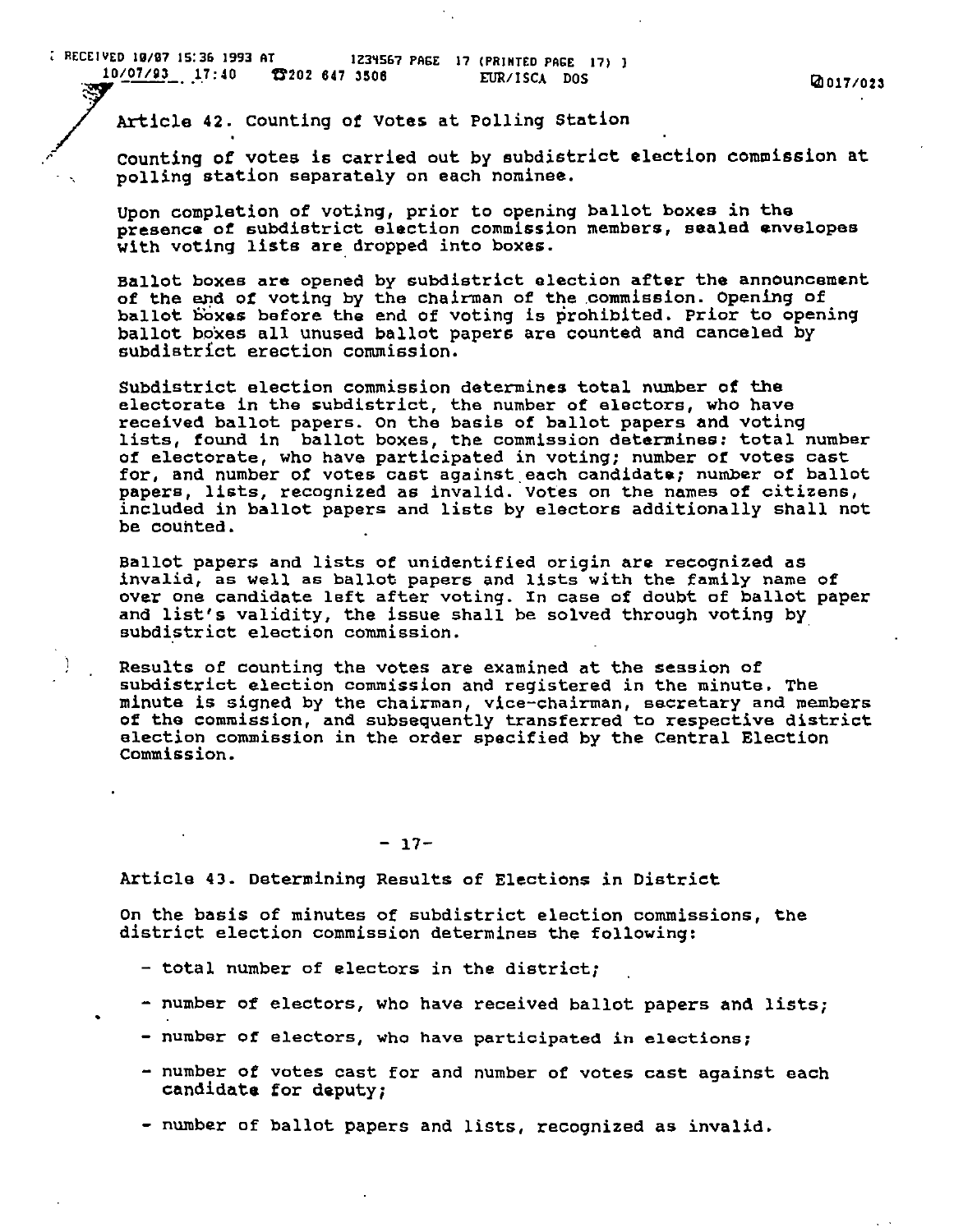$\frac{1}{2}$ \_/

Results of voting in the district are determined at the session of election commission and registered in the minute. The minute is signed by the chairman, vice-chairman, secretary of the commission, members of the commission and subsequently submitted to the Central Election commission in the established order.

Article 44. Determining Results of Elections to the Parliament

The central Election commission on electing deputies to the Parliament on the basis of minutes submitted to it by district election commissions shall determine the following:

- total number of electorate in the republic;
- number of electorate, who have received ballot papers and lists;
- number of electorate, who have participated in elections;
- number of votes cast for and number of votes cast against each candidate for deputy;

~number of ballot papers recognized as invalid.

A candidate for deputy of the Parliament who has received over a half of votes of electorate, participating in elections shall be considered as elected.

Elections shall be recognized as failed, if less than a half of a constituency included in the electorate list has participated in them.

Elections may be recognized as invalid as a Whole or in some districts, or in some election subdistricts due to violations during elections or counting, which have affected the results of voting. The decision to recognize elections as failed is taken by the Central Election commission, and. may be appealed in the Supreme Court of the Republic of Uzbekistan within' ten days since the day of publishing the results of elections. Candidates for deputies to the Parliament have the right to appeal the decision regarding invalidity of elections.

-18-

## Article 45. Repeated Voting

In case over two candidates for deputy to the Parliament ran in the election district and neither of them was elected, then district election commission takes a decision to hold repeated in the district on two candidates for deputy, who have received majority of votes, and informs the Central Election Commission and the constituency of the district about it. Repeated voting is held within two weeks, observing requirements of the present Law.

A Candidate for deputy of the parliament, who received during repeated voting the majority of votes of electorate, taking part in voting in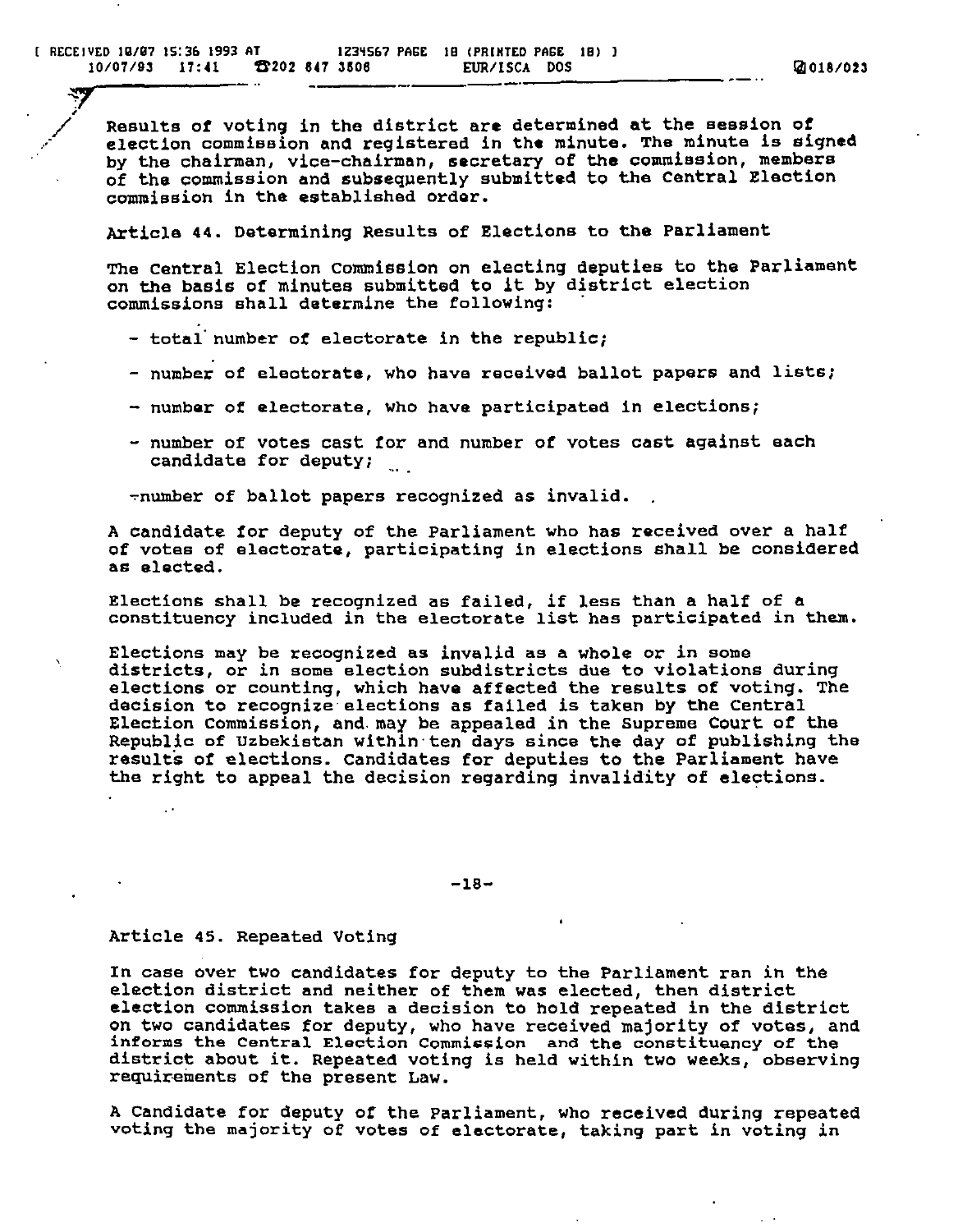· [ RECEIVED 10/07 15:37 1993 AT IZ3~SG7 PAGE 19 (PRIMTED PAGE 19)  $10/07/93$   $17:42$   $202.647.3506$  EUR/ISCA DOS

<u>2002 - Jan James James B</u>

relation to the other candidate, provided that over a half of the<br>electors, included in the electorate list took part in voting, and here of votes, cast for this candidate outnumbers the ones, which have been cast against him. electors, included in the electorate list took part in voting, and the

**Control Control** 

Artiole 46. Repeated Elections

Repeated elections are held in the following cases:

— ………

a) if elections in an election district are recognized as failed or null and void;

b) if repeated voting has not allowed to determine the eleoted deputy to the Parliament;

c) if not more than two candidates for deputy of the Parliament ran in an election district, and neither of them has been elected;

d) if the Central Election commission has refused to register a deputy under the reason, specified in the Article 49 of the present Law.

Repeated elections are held by district election commission on the instruction of the central Election Commission. And the latter can take a decision about the necessity to hold repeated elections by new composition of members of the district and subdistrict elections commissions. voting shall be held at the same polling stations and electorate lists, compiled 'for conducting general elections.

A person, who has been nominated and registered as a candidate for deputy of the Parliament during conducting principal elections, cannot participate in repeated elections in this and other districts.

Repeated elections are held not later than a month after general elections. Formation of election commissions, registration of candidates for deputies and other undertakings shall be held in the order, established by the present Law.

Article 47. Electing deputies to the Parliament instead of departed ones

In case the Parliament recognizes powers of certain deputies invalid, ae well in case of deputy's recall, cessation of deputy's powers before the end of office term under such other reasons, new elections are held in corresponding election districts within two months since the moment of deputy's departure. Elections are appointed by the

-19-

Central Election Commission not later than one month before they are held, and organized with the observation of the provisions of the present Law. And in this case the district election commission is formed twenty five days, and SUbdistrict ones - fifteen days prior to rormed ewenty five days, and su elections.<br>Registration of the candidates for deputy ends fifteen days prior to

elections.

 $\mathcal{L}^{\pm}$  .

VIII. FINAL PROVISIONS

المواد السمامة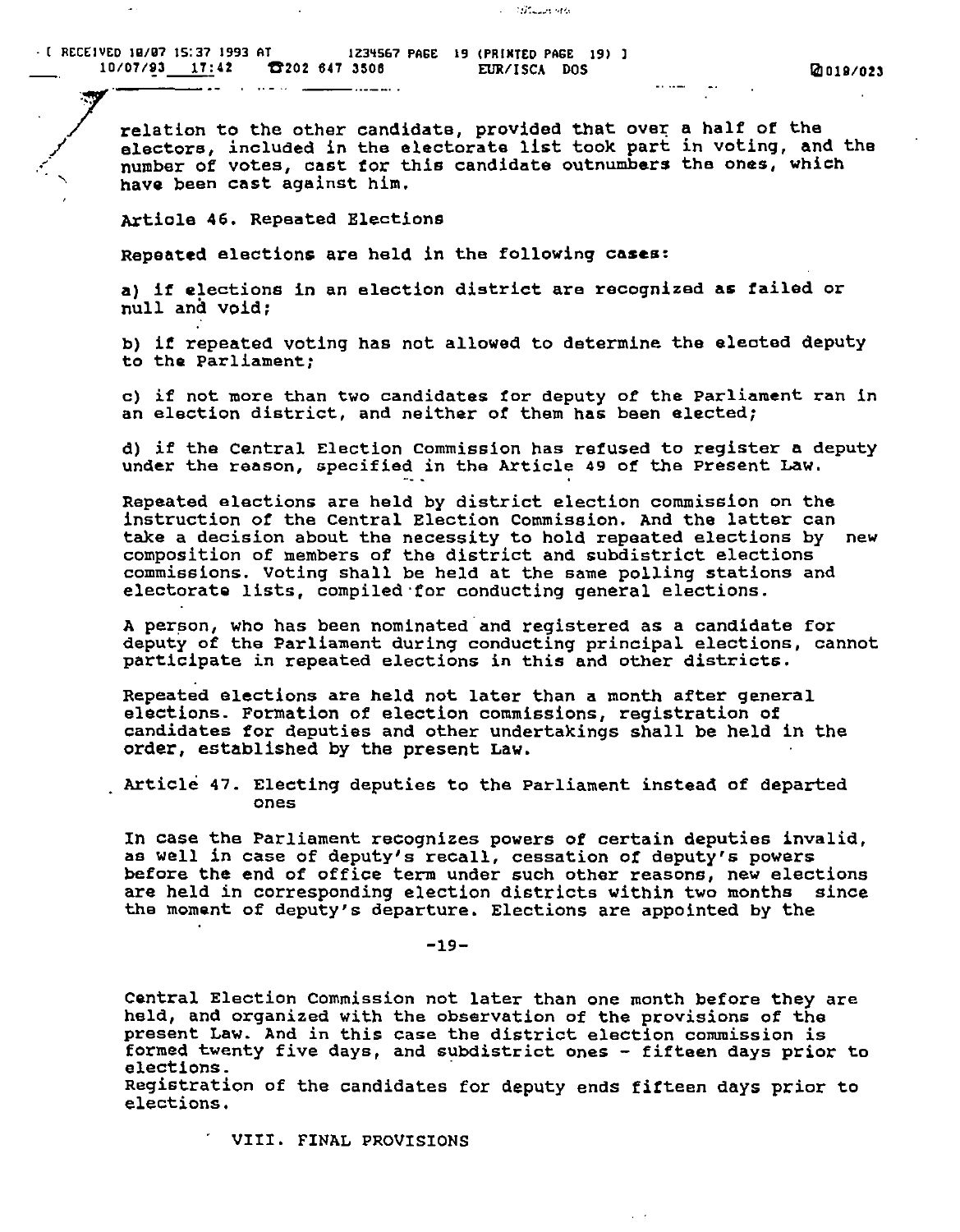Article 48. Registration of deputies to the Parliament

The central Election Commission registers elected deputies to the Parliament and publishes the list of registered deputies to the Parliament in press, indicating their family names, first names, patronymics, year of birth, position (occupation), place of work and residence.

Article 49. Refusal to Register Deputies to the Parliament, Nominated by Political Parties

All the. candidates to deputy nominated by any party are not subject to registration as deputies to the Parliament, if totally they have received less than eight percent of votes of all the electors of the RepUblic of Uzbekistan, participating in elections.

Article 50. certificate and Breastplate of the Deputy to the Parliament

After the list of deputies, registered by the Central Election Commission is published in the press, the district election commission issues to the deputy, eleoted in this district, his certificate.

Upon the approval of deputy's powers by the parliament, the certificate about his electing as a deputy is replaced by the certificate of the deputy to the Parliament. The deputy is given a breastplate of prescribed standard.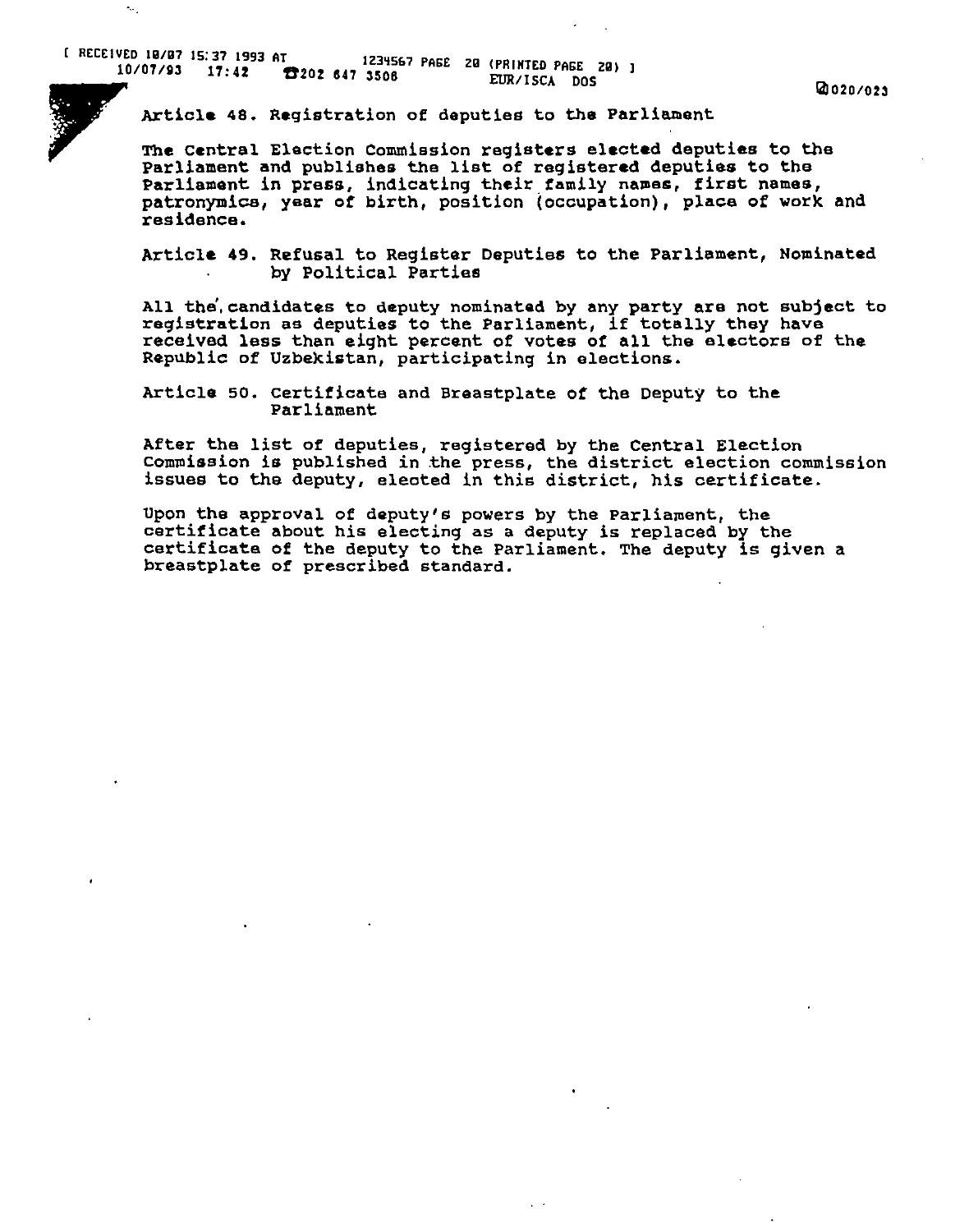# 021/023  $\boldsymbol{\varpi}$ Закон Республики Узбекистан проект **O BЫБОРАХ В= ОЛИЙ МАЖЛИС РЕСПУБЛИКИ УЗБЕКИСТАН •**

### .1. **OSU\HI nO»OlKEHHJI**

Cravas I, Ocamenas spetto santi Bengeleventi na sono

Oase Manuore coerent as 50 делутетки, здобираемых также минтрель на воль-P POPPETH SEALANCE GLOS- EXPRESSIONE ULEFORE EDGEDERSSING twith as successiveland beares Sancter cracterates. 10031 CROSSI 10 DATS AFT. **Депутты Genth**. MANUSCO departes su echose soi-**Ancre Flaware** I massore HOLD-age Personal Dhand Rine ARMON FREDERICKS Cruras 3. Bonefinae soda-*STARLING* **ROADS** hadopa garytaves a Dauh Junime nanatives accoduou-

п. Праве взбурать ходиму FINANS Pecayószum Yasiècone 18 aer.

Thursday Sarth modpositions is О рамдана Увёскистала, дос-Chicago se gon verdopes 25

**Sect** He serve favor mediaters).  $\Omega$ T CO IL DE VALETAVET D'ISLIDO.  $\circ$ FOR TRANSLERS, SEPREDAMINALS ឆត YROM BROCKDOCORMON Summer and continued of three herts, colt passetteen a ÷  $\overline{\mathbf{r}}$ Гранцинки Республоки  $\overline{\mathbf{r}}$ 

EXPLASHMENT OF HORSE BUTS. **Milita Deve que - MOTTLYAN : 40**are you a says greatrant-Ñ **HEAT BATTERS INTERNATIONAL** 

HIGHT FOOD OF MER NOC-HELLAN OTHERSCHIE ROOMS-**YER-DIS DPES PRAILER PEG-**Tyoman Yackmanns & saint-혽 CEMOCTE . AP ENCIRCULATIONS

**108 MARADONE Y WANTED THE EAST** 567 TO BARGHENRA, PACCHAE R 120-

to Cleramond primagassacre,

BOAR SODASORUEES, MILBOR

10 BURDENIUS N PERSTYK, PARA E Ñ

und au cacre a administrato-IN TO BERGHARM, MAPHIMATICAL

Cristur S. Pessas indianam TAILEN STAN

Кандый гульцами набе- $\sim$ 

917239 Hotel 0388 Fallot. ີຜ Houston & Hyarding  $\sim$ 

дальног разводе паблически-

KIN THROK 'n

5<br>5<br>3<br>5<br>3

".  $\Xi$ 

**INCORPORATION** 

ō 34838  $\mathbf{r}$ 

 $\sim$ M ίń.

# 11. НАВИРАТЕЛЬНЫЕ ОКРУГА

### Н ИЗБИРАТЕЛЬНЫЕ УЧАСТКИ -ש/<br>פי<br>ג Crome 7, Objetosana so- cros, Miccune admired a

CESSING T, URBORISMENT SD- CERA, SENATOR, II DE OFFICIALE 1<br>1987 SENATOR STRYER HARD T, JAPHON, II DE OFFICIALE<br>1988 STRYER STRYER HARD TO THE ORIGINAL STRYER v<br>ED 1<br>10/0<br>10/ Ton, Halping or Branch College Contact of the Halping of the Halping of the Halping of the Halping of the Halping of the Halping of the Halping of the Halping of the Halping of the Halping of the Halping of the Halping of

Such as the contract of the contract of the contract of the contract of the contract of the contract of the contract of the contract of the contract of the contract of the contract of the contract of the contract of the co

**OaxA MARARCOX** ymai, odnaní any **BOAR** Г. От каждого кабиратально-**BOOTHAMPARELY CONCORON.** то округа взоловется един nortit. EXAMPLES ON THE COLOR OPERATION рутов с уналашем, на гра-HILL CLASSIFIE HOTSETS  $rac{1}{2}$ 

**EMODOS** 

TETLPOALUMACYCA

Сажни набарательных ем-

**JIS X NOTE BALOGRAPHS** DE-Crime & Patenters, and BYWERK EIGEPLYGENDE KO-**ROLLAGE S EXPOSURED PRI**scheens updaucoperen, Hunt-**General** 

passion worse-tension so-Hancourt a montant associati na postpise 10 mneti IROCTRADOT RADIOATA/DEN BOORE RASSANSORA BARGODOR, .<br>Моновски открыто в глысце, Hofmanahanat manteens au-Crama S. Lisyston E nopферматруют граждая в своей на «Орансвания избиратель-**DIX YANCHOO PUNAMIST TARTED 4 COTA-**The monagement researchac sofurareasmix sources. BOI N ROLC'HOTA POLISCOR NEW CIONALGRAPHIC I ROCHAEL высорах денутатов в Олий paderte stormtexi, suantuer Мамлис территория райоca concesso miditizzati. nos reports sulonos e ro-REDE DAM THICTI FORESA 3 BAdoper miperes, coolector point actuves as moves. TADARNE VALCINE CREATION & MARTIAUTAS B ABremme yucnu copusyones FIRSTM. OF ETOPAS PORCING. TAKER B BOXXCAME VACTAL B mis a autopea. He assessed ARODITY III HOŠKOGIERNICHE.OK-**CL. Extent Constitute Constitute** руга по кесту разниможьa soccentrono sat microseno ucrel. **WERE REPORT BACCOGO & CRE** SAECTRIS TOROGON ENLER DOL-Hadmontonesser TV-1712 30 COURTSTEINGATH NO CANCHING HOTTE CHITA OUTSIDEANA ITEM MIGROUP PLAN ODDETWOOD SOURCLEATERCTULE PERING THE SAUTHE, OF HURSCHILL mos Vademerity a Rapernia-PARTNER OFFICER ALBOTT, THE ных государствах, в самате-BARYBARD MASSARITER, DDAA-THEY RENAL STEATL I DATA-CLASSIFIE BASSES TEACHESниках в других сталионар-**WHEN SADIO, HAGODEAPARK OF** RACE RENCOUNT YEPHOLOGICALLY

EWIST TOCYLEDGYS II MONEY-B. MICTELL RAZONACIONA FORM-Hapofton grassent, Hz nosand victorian and a con-SANCTIC RONATH ONTH DOS-BAARDOUT T VOVASIONATYSTALY TREFINATION COOFFICTITIONION-Dallouis, Syx scrippare thene **VI FORTHE TILLET.** THEFT EXCLUSE & STORES TEANIMA DEPYTA NO METET NX . Than recent **BARTISE OPTAIN SPECTATULA ISLE MATTI, IMORRYTORE FILME-RATOR ALABRAZOI I DEPTHETAS** 

surroautems. Bostpoe o nys. **COLLAGE BA GREYTY** Endepitement yes-CIEDA AGOSSENHE AL EDAпаберетельный измессии о BEAMS FROMMUS SHART-**CHOICE #PERCENSIVERE SO NO**met tout as 15 gaze an auto-

pok Средства массавой вифор-**HARDE PACKYGAION** Vaccus-CHAR DEREGLIOT XAX GOLFOTON-11 N OTORESENDA TUGODOS

Старые 4. Прежде заберие декумтов. Избераталова fleury and the Maximum sources recypt personal mogeneous themselvers in cleaner municipality include  $\overline{M}$ *<u>OCHACTUROOM</u>* Скалы В. Тайши телесе- объединения, войсковые часте представляют ны много-

NELTA MINICEE OF THIS ваща в наборах надоров сесналися на народ-<br>понсолания на наборах надов, сесналися с полу-<br>ригутатов Сский Мандиков занися и троведением вы-<br>язинства свободным к тай- боров, DAM & Carol Mancore 2) copyrinate exceptrata-

ENGINDANIA DELL' 3) участновые набладималь-THE HOMESTER.

Статья 10. Образовалив liempanent sadsparenant MANICARE BO SAMONAM B **Cont Masser** 

*<u>BANKACKS</u>* 

Thre Houstcast.

ligenciana actores-KECCILE OF ENDOPEN B Cout Manaus ofpanywres a COCTANG EPRECARAPRA, ... 21-<br>MECHETERA EPRECARAIRAA, COsperape a se neate 12 exe-MOD.

1). Центральная вздата:

lipegoraerem. Центральной полировенью **комисски утверидаются Олиб** Maissocon ppi estuarenos

ME EMPLOYEERS HE EMPLOYE-CX HUFTPARMOR MISSINGTERS-TERNIGER EKPYT KAR NAVANSE not rounced.

> **Hadrmenancenes VELCTURE** обуа куются, окружны ми набл-PATERNAMMENT NORMOCFFALOR DA **SPORCTARD CITED TOWNSOL FO**радая, райсков. В номиских SECTION SUPERINTENDS TOLCTин образуются скружными<br>продолжания наимосител TO EDUCTARDORED HOMINES. pos sucred num sodciouser соединений. При представительствих Республика Уабе-KNUTER & EBBCYFARINGS FOCY. Report to experience Arty. CTICK OGDINNOTES LIEUTDAN-MOIL EXISTENT LANDOR HANNCOMER по представляется Макистер-CTAS EMOCIFATRACE ARR PEC-

nyfitzen Vaterzerne.

Избирательные участки образуются не позднее чам на интеадиемый днеь после казначения выборов В воюжняя частят, при предста-**GENETRA** & TANKE & GTSAлевых в трукконоступных районах избирательные уча-CIKE OF PASTOTCA B TOT сром, а в исключительных BS BATH' MOLE DO SHOODOR

.<br>Stadepavername yearvous **BOOO COMPATION** 

Dominicale ARE opraining. **ОВИ ГОЛОСИЗАНИЯ НАЖДОМУ** TOOPPECOMONY ARELEA BET DEASET KODOLEST PARCES, TO-**DOLL** 

Охруноми изборительный **MARICUR OFFICIALLY CRADE** пение взохранение с грани-ДАХ КАМДОГО ИЗбИРАТЕЛЬНОГО участи с укладним моста EATURACEEN VULCTRONOS EN-MELLOIDEA ARE FORGEDEEDIE

### ПІ. ОРГАННЯАЦИЯ ВЫБОРОВ

**ESSIBLE PERSONAL** 

**ILÓIN** 

Cura 9. Respuesare кай взблуктельной комиссии каленится представители 07-Республики Каракваланстан. Has consumed a sport-**BARAGE GALLIST & CORONA** RENEZ WASODON N OARS ALAN-Taxanara. дае образуются конвратель-

3s MOCTHY I DE - II DECK ULATERS секретара комменди избя-DARTER 'BE EXPIDE DACERN-BUX HOMEOCKEL LISTERATION NUCLEAR RESIDENCE RESIDENCES внеует в офондальных по-**SATIST CONSULT PRITTDANI** Увбекистая сведения и сноси поставе, адрес и жинера тевефовот минастек. Предел-**BATOIL MUSCIFIED CORREC-**RAYCAR CENDERALD M MACINE HONDREIM HOFFT CLITA OCHO-**92 CROSS OCCUPACI** ستعبسة MICTER ORRA MANERICON.

Coos neestood liess. passed autopavenue po-NIECH SIMMARAIGH I ACO називных отередани зновpen a Cumh Massicon. Clins 11. Baingnous

Hearth and many artistal nowarcam to successful a Oxed Manager ...

has sussedered.

11 OCYLLECTRALIST RE Brek Tepperapous pergydances sont-Bolls as KCROAXWARD SACTO-**RELETO SALGINE N OSCITOVIMBANT** сто вдепособедное примене-THE B DOMALDES COOKS GOANO-NAMES NORTHERN ASSESSMENT руками для реакцент защо-Con. REOGROSSMALE BRK ESO-BELEICHA KONSEPATRADHOB KAM-**DID** 

-3) RAILFARARY REMEMBERS ENVIRONMENT MONSCORE, ON MeMOST TRIVINGLE / GEOVIERLY купрательных мемлесий по выборам депутатов в Олий blassmit no upstacreanenses Гелерального прокурора рес-DYLLIOLD 3 CRYVANI CCAN BTH NUMBER SPOTTSCOPERT RACEsincey Basen, capencaser 1 COCTER EDISSION PERSONAL NO. **CLOCKA**: 3) OCPREVED RECOVERED MAIN

перуга приставлен км па-SMCHOOL CHE B ROMAGE . 4) «ÓEMATET OKPYAILLE ED-

MOLTERLUE SOVIECULE 8) pettaer somporal a non-BECH K HENPITCALDONY OF PTTY REGISTRATION PLACE-

ной, образуемых за праделаб) примыми залаления к соответствующие документы OF DODREVACULT BAPTICS.

7) Dicconvience pasma рательной намилися канда-

датом в депутаты: В) регистрирует наидима-TOP I REDYFATIV: .

**W** pacopagenest genewouse СРЕДСТИВ ВО ВЗОЯТЕТИЛЬНЫХ<br>ИОМНОСЕЛИ, КОЛТВОЛЕРУЕТ edecretare scripturists **MINECER DOMALINEANS, THEN**глортом, сильно и рассматрывает другие попросы зда-PERMAIN BO-TEXANTOCKOFO DOCC-DOUGHER BACCOGA !!

(0) venturantiary odpasose **COSMM ROOKPATE/WAIGHT AND ...** лятовей по высорам депута-108 Oriel Manuface, concern MadMONTERELL **SPONO HOADS PPtED-000 nm** colosins - 6 MORRANA KORRONTEALIDE NO. succes, Algrica moderateких катументов, образцы ка-SAPREMANHER ROUNDED II TOtatti godworten.mr renga**сай, порядом худженоги из-**ON PUPEL BALLAS ROLL PROPERTY OF

11) BECHERRIE COOPINGvicina sspras, annoctepers, tocyan personalis 'suspectives at selvects Peerydrum . Yste-HECTLE, MOCTENT ORIGINAL TO-**STARPETHERMORE SIGNERSH. APY**па государственных в обпісственных примов па вол-POCEN, CERSSHELME & ROAD-TOWNER K SPONEGEENER INFO-**POR** 

121 Segnomen prove suito. pen a quacular novem announce myares, sydentayer a pewirst coolaithna ob Brorex Birdopos a concia subjatoost as-**VOI OGHT NEWMICE:** 

**Веревате маниетини** 

**KYNEM ZDRU** 208 FRAME DEN ROANGHOULD EC-RY TUTOR: 14) paccretmenter samas-

TOTA X MARQOAN HA DESPITIONA B действия хобирательных ко-MECCUS IN MANAGERY TO ENOX **CONSULTANE DIECON:**  $.$  151 **NADATANY** OPERAL HOLE

KYMTYPH MATCHARDS & MADY. manter graces, o success **OSER MANUSE PECIFICARIES** Узбеннетам моторые влантт B COOL WORLDAYS OFFICE **BELEGETE** 

16) осуществалет другое ROADONDTRE 9 COUTATIONER C ИАСТОЛИЦИМ ЗАНОВОМ И ПЛУТИдвет в Центральную вабира DIROLENA POCITOTECH TERETY FORMECED PERTHERN-V por un via

Crank 11, Obastoning **HOLY SEPART:** expyring membersheet no-MILLER. ROMUDARE POROCHARGE . K

Окружка кіберательные ROSTOPING BAGODOS, & FRANC с Окружкая жібнрательная<br>Комиссы образуется Цент-<br>развой напирательной мо-<br>миссией на набольшей смо выборов депутьтя вывето вы-**SUNDER** MacCzeg ne mycobew a Over Макене, Окружная - кобира-SARINE C BOOSERANKEN DIENтельная компесии образуется м напить: ВЕ ПОЗДНАЯ ЧЕМ ВА СИТИАДЦА-That gean Goone Maynageman вил в налоды на решения maidupos a cocruze apenteras a gelerant yezettesizz toda-TURE, MACCINTERS IDEACCINрательных поколеев. в прителя, секретаря и не менее хамных дв 1000 резенца. В чление компостал

Статья 13. Полкомышки HONIGHOULD B COURSETTINGS corpyamel sudisparamental asнастолики Завоком в други-**EXCOVE** ин захочых Роскублоза Узбенистай.

Охружила набирательная **ROMHOCKELL** 1) ocypreceduar sources. за исполнением настоящего

Закона на горратирног окруra: 2) образованиет мабита. HOR NIGHTHATERNOS KOMBOZSER. rement yarriot, yersessas. вает их сдвиую пумерацию по сиругу, публикует их 3) координистиче такиева-MOR. & TOM RELES GORDONISTS.

ность участновых набиратель-**YAIT KAMBECAS:** 4) распределяет средства менду учиствальны набира-TERMINING WONDECKENS, WHEN posspyer odecnesses years. новых изборательных намис-**COLLECT** ВОИЧЩЕНИЯМ Н. ГРАНСпортом, средствами силам и рассматривает другие вапро-CN MATÉRICALISO-TEEMINECROTO OGECHELLE BUGDOOT & MIGH-**PATARMON CHPYSS:** 

51 oboczesnikar **THE REAL OF** Vestorius zas venerus a lugi ОИРАТЕЛЬНОЙ ВАМПАНИИ ЗАН дидатки в депутиты в политически взраван;

б) солействуют организм. yescment information **THE BILEFICERADOR MANIFERENCE** .<br>Navykovaz **b** ELEVTERAL

TI AMARET COTTAGEFENDORME VIOCTORCDEDGA NAKARATAN'A RESULTATION SUPERMETER DESIGN ным Центральной кобарателький комиссией.

8) COMMODVET **BCTPESK** каядида<del>тов в</del> двіутаты є дэ *<u>AKOSTERANIK</u>* 9) persentancy rr assemes-YNE E SOTEEMEN DER DAA

TATM IN JAURET 104 COUNTRY CT **Ty recurse y norrementeme:** '10) SECRYLINGSET COORINGвия - представителей полити- дей, не вменица зависамис

игобладиную сти, руководителей прадпри-**30 M WANTENANTS & MARCHINE** ктий, учреждений и органи-**BOOK** -SARIO DO ROBSOCIN, CRASSI NUM C CONFORMING X COOLEдля кыборов и масте голосоsenara sudonos:

14) oprakknow upsacgemen

15) penser sospecia, cas-

10) рассматримет заваже-

17) ocyflucrawer ynwne

Статья 14. Образникате

Участковый заборатограна

yestaonal goingaranaal

юнински образуется окруж-

Участновая мабырательная

KOMMCCHE OFPERVETCH NO HO-

здисе чем за 30 дней до из-

 $6000$  a correct  $5 - 10$  and

да, заместителя председате-

as a ceverape. Scan source-

CUR ODDISTITUR . COCTANY HO

7 человек, то взбиранных

В необходими ступли

THEATHBILL COCELL VILCOLO-

**BOX HOSHBATCALOON** NONDECAN

HOART DATH yacherts HAN

вностранили государствах

функции председателя учи-

Cineact subspiranced so

shocks orymecriates syst-

Crime 15, Heatswerks

Республика Увбаниетка

**BOSTCAL SECONCIST.** 

При представительствах

npraceastean a resperson.

**RAKKOWA** 

**VICENLOPE** 

a Kaanaa

ilma: 11) mondiant at cectano-51 edecarusair patresos **MICH CONCIDE NO SPIRATED M** XY ROMCHEDLE 154 Philosophпредставлением из для, все-Ю. В КИФИТЕЛЬКИХ ЯДИ-CREEKINGUIKES OTHERS Store:

12) утверждіст техст ма-П отгенитет голосаниях Supercasions Sossettive na 34 поблрательном участке в MODELIVERMANY SAUTYV. OOR-**ARIO BADROSE** EDUCASSET HE WOLTFIELD CIAR-7) aportanoist notcaer re-**BETCHOS H CRAINETED TANK** mocon, Generally an anderse-**YOU CLEANS IS ANDERED BLC** 

**IGURDE XARELLE!** B) pactmerpasser annue-13) устаильные и пере-**EMI S MARCON GO BOODCCAM** подгетовки выборов и едга-Kariaga terscorexes

Статья 18. Членетве в на fruitmor univers.

floraceaerests x weeks so-MACCOS MOCYT DATA OCROSOM-BERN OF REDAKTORS ... CHOICE easternated no sweeper at-MAIROS, O TAXA S LAYING EXHIPPER BOXMONDARY

Право выпения часта но ASSESS DEPONDED TO THE BIETT ODTACY, edmonastre My ROBSCORO, DON HODYERS Siera Rassas was correspondent ческом вгловуютельные сполк edsus sucret.

В случае необхадимости peard aptrecenters **TABLE REEK MIDROLFCALLOR MOMBE** OF EDMONTOS A NODISEA ytrzionskiego sacremnia as and

Председатель. **MARCIN** TEM OPERCELLISE, respeтарь и члены - плотратель-**BUS MONDECHA BA NATYT OUT SPEED AT 121033-7306** MAS W SHORE - DINSTRUCTION nemi.

В сестах избярительной MONDCOM NE NOISTE SEORED ЮЩНАГЛ ДЕКУНТЫ ОЛИЙ Muscues.

CENTER 17. Oprimational **PEGOIN B CROK DEALERMANES** Bürkber Erret GROUNNE HOOFFEFEAROR NOMICCON NARRELLE BILTO KIET YVICTER DE HENDE ANYE TPEPER COCTANE KAMMICONE NI день васедялия. Решание

измиссок принашется от-EPHTSCH FERDCOURTEEN DOCK-**IDERCTHIN FORCOT 49 ADDR**го состави комместв. Члены **BORNOTTE**, BE COF ABCOME C be pennunces, supene aucua-23Th OCOCOR MIRLINE, MOTODOE и визнегам ферме прила merca a operatory. B czy-THE DESTREAM FORATO CO-

Участовая издаратальная **JOC WHEREES POINTLY SHIRTS** MONGEERS. **MANOTER PERSONALITIE** 1) COCTESARRY CRISCIA 32 Ремение избирательной<br>намисен, принятое в предс-**SHPATERED DO YMETRY.** 

21 аранелия венькомпение ALL TE ACRESSIVE I SPERIT COMPATEACH CO CANCROM M3. **GHDATCACK, EDIOMALCT II Dab**звестоки сыз кабирательны-CHATPITRARY MARKEBURG D 300их маниселями, в также EDANMANOCTRE I CHICHE всени государственными орредают вопрос о внасежке в FARAMA COMBIDIOSCENNA DED-TRIME K KSSTRAN DOUDEERN-**PIFO CONTRETCIPS SILKS 12060-Bandi DONE ODAINSTRUCK TIT.** ДОРЫМЕ ИСПЛЕКТЛЕНИИ И ВО-

.3) *SUBBEAST MAGEDATERY* HME NORDEDTHE 47 ICONDUITS ЕВСКИМ ЧАСТАНИ, РУКОРОДИ<br>18868 - РРСАНДИИНА, УЧ-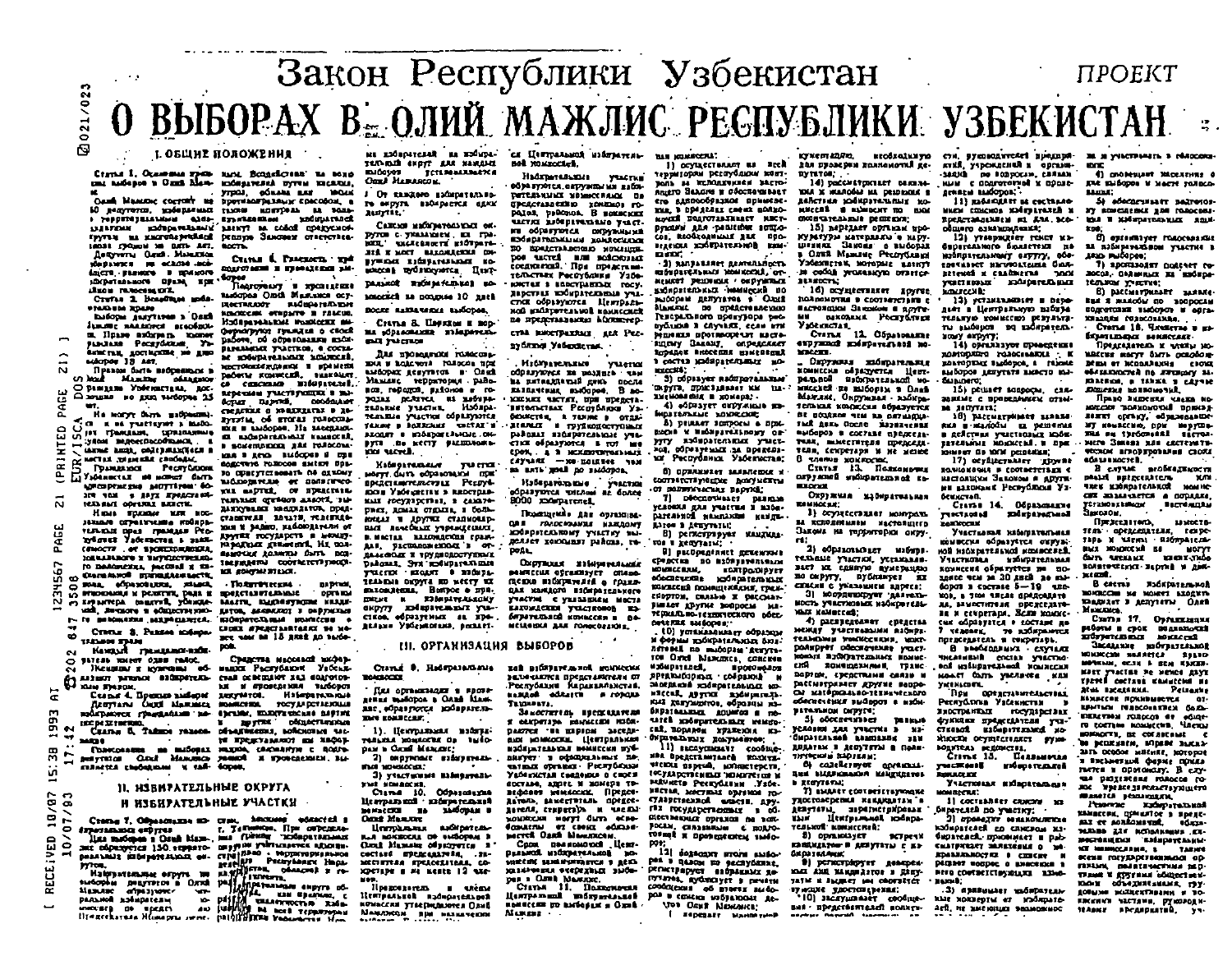# Закон Республики Узбекистан  $\sim 100$ npOEKT О ВЫБОРАХ В ОЛИЙ МАЖЛИС РЕСПУБЛИКИ УЗБЕКИСТАН airs. **SUZAMORAT COO**

# Member 32 days 1.

..,

 $0.22 / 0.2$ 

 $\mathbf{e}$ 

Pagema x Autorina . 12 Experienced manufacture adрастенного воскретельного ESHADEEN. B TRAINS I CYR. Предсемуель. - ваместо-TOTH DOCALISETERS, DEEDS **изОКРАТЕЛЬВАЙ** НОМЕНСКИЕ ПО ne pittosetto assetto ocnocen-**MITAGE & DEDRAM POLICYIONES** в последающих зыборов от **BURGHERE BROKEOLOGICA** sed are chysedent admisвостей с сохранилизм .срад-**MAR Aspañouma ERITH . BA** CON CREATS, SHEELANGEL

**Госумистиевые** и обще ственный органы, органипривующ учрендення, орга-**CO** BASAGER, ROBERSCY MAG 문 o us phonons construences.<br>Enforcements consecutive Ξ **B** DCYMN TELLANDER BATH CHART

оночий, кредиставлять g **SIGN PLIGHT SEE BX DADOTH** CRESSION IN MATUREALAIL ÷ Hadayavadahas sauruncan вмегу враље обракишел по œ **BARDRONE, CAMARDRADE C DOG**roveszak a prosectatur 120 Б беров в государствиями и  $\mathbf{z}$ OFFICIOUS EXIST COURSES, AND L. THE BURKYEVECHER DADYSE, N предприятиям, учреждение, '" " .. имы лицам, которые обяза-

им рассмотрить поставляет. .. 1049 ROSPOC E XETA WOODSH restand someons order to BOIJNAS VAN R TORELLYSALLAR COOK. йñ.  $\sim$ Окрумами в участковые 도  $\bullet$ **130 PUTAR BUS** 

 $\tilde{\mathbf{e}}_{\mathbf{e}}$ ຕ .., In  $\rightarrow$ 

...

 $\mathbf{r}$ 

ត **FRIEND OF CROOM ACATEDA** NICTS SOCIA SUCHARAN OAND MERINTON BORRONOULE RE-

**DOM:NO** Crezze 18. Pacific pages  $\bullet$ mased as pemeras melapo-

N **TROADER WARRANT** Penema storpatommen o N

# IY. FLAAULIE BLEDOPOB. BLILBHMEHUE

'N

# KAHQHAATOB E RENYTATLI

# **OЛИЯ МАЖЛИСА**

 $-$ Crome 20, Researchers and In a strike and the strike of the strike and the strike and the strike and the strike and the strike and the strike and the strike and the strike and the strike and the strike and the strike and the strike and the strike a

POLITIES TO AND THE AND SCIENCE OF THE SERIES CROSSES SERIES OF THE CHARGE OF THE SERIES OF THE SAME OF THE SAME OF THE SAME OF THE SAME OF THE SAME OF THE SAME OF THE SAME OF THE SAME OF THE SAME OF THE SAME OF THE SAME O TRIMOGIN CITOTOCIY ED 10/0<br>0/07/9<br>---<br>---Pecayda nua acade 11 Mect- $\sim$  мые средства миссовой ки-<br> $\sim$  формации информаруют о<br> $\sim$  дай амборов на поддна трак Ettis auto ex manutena, m<br>" Fill mineding the Lat.  $\overline{\phantom{a}}\phantom{a}\overline{\phantom{a}}\phantom{a}\overline{\phantom{a}}\phantom{a}$ 

**Дая** вакучики во Asithenia Handalasos AbMANDOLES MAYY BATS AGAIN.<br>HORARAS DOLESTING CANT THREE. SPARTLETERADAG оставля завсту. Вышину-ENER PRESENTED I ANTIT THE EDUCTRITION I JUSTIN TH, CONFIDENTIAL AND ME. вами в выйостенного побъ-**PETERSWIP FORMCERS 3 TO**undata george patte bucate LETTOLD.net ELGEDETAL.Dod EDUCCAN MOTT GUIS SOMEsovagua a Baprosault ್ಷ ಮಾ Pecnydanes Vadrunovas reverse gecera gued mocas вражится решения. Жалоба EDANTES DATE DACCIMPTROON & TOUSERS DATE AUCT BOOKS OF BOETTERFERA, I GEER AO REA SIMODOS ECHLIDOS MENOS EM-

 $cm$  and  $-$  acoustically **DANGLESOWN TO** Crama 10. Commitment **In plants in the set of the set** Расходы, связанные с водroromed a spoughtanze salборов Слав Мальгоса, 1750-MORNEN M OVER PRINCES M MITCORED BAR ENT aepsim surpenson, a 1897 **NETH REPORTED** - KAMINGETHE & ARTYLETH OWIN (Police Amperison) .<br>Преставител объезвести.<br>Предоржател учращевал. perietrasiva aucor opaso yvpamaenas. DESCRIPTION - SUPERING TO TRACILLORING, PARMO. нистах могут доброводька Engelsen con creates TOPUS HERIDIANCE HENT-**SYRCHOLOGICAL** DECREE ROS NE SCROID-NOS-

such a note such a sea is an **MOLENSTER** Государослевные остаты **HOLESTATINE STEERINGER** юстинили в расходинение ModeDaranamaz MONGOCTE ne-OCCORDIANS ARE SOFTWARE & **SPORATORIA BACOCO BOMA**щегоя в обврузомные.

**EXTREMENT 1 REPORTS** 

**BE HOT'T GUTS 'BACARETTE** 

граждане, аризванные судок

BELLECHOOD CALL . . TELKE

nuts, contrastante a str-

Personal of BRANDIANS

MARKARICH B ACTYRITH CAN'

Манслад Республики Уоба-

хветая дражным могод отнош

THE NEW TARRING FORDCORREN-

FEE DOGRADES FORCOCOMISES

*NGLESS SHOPPE OF* 

танной политической пертии,

EDELCTALITERATION OFFARIOR

HYDRE, OCAS 34 MOTO JUNIO-

**АОСОНТВЫ БОЛЬЕ ВОЛЬЕНИИ ДО-**

naratos surgiero otiena de-

NAMERAT CONTACTES BASED -

**BARCTE** 

**V. ГАРАНТИИ ДЕЯТЕЛЬНОСТИ** РЧАСТВУЮЩИХ В ВЫБОРАХ ПОЛИТИЧЕСКИХ ПАРТИЯ, КАНДИДАТОВ

### $\bullet$  . The set of  $\bullet$ **B JEUNTATH**

Статья 34. Предвайоркая заступлавий на предпабор-FORFANXI EDDYNA, RAXIOLA- BAIT COOPRNHAX, NO TENENA-TOR & ACATEVIN DEER MAN. ACENO N PRONO HATCH BORDO echodekstatsck or samorove-Партнам, папиланым в кол уровнодованных или

пледоставляется подво ды, создателемом средней здолervans a normalisat cool donud **SALTY OF CAPE** будущий делующающий. Про стедете выдаляются на hoo-TRAMM DETTAIL & ENGINE FRIDDIES ENGINEERS, TOR & RERYWING FE RONAUGH

Otters 28. House course dure appearing operat дата в депутаты Олий Манховстветуционного строя, суsion as decumerant spoase sejemneri, qeaccriocri i Кадилат в деутати DECRYSSING KARAGAT I - AMERICAN<br>PECRYSSING ONER MANUSCR ROCH PECHETconcession nonservativ notices. **DANDO!** EMECT COASD SA DEC-1 **ODERATE K BEISGELANDS NC. BALLYSTA DECEME MA BEEN DEL JA sacrit, paccacal a pattern**las recympetriessere meenanod paints, a rusinemo экирского - транспорти  $\sim$ **ECROPETY CROWLER ETGAN II CAN**исключанием такон) в пре-Son resources.<br>Cravical 25, Upono manus. валка соответствующаго вы Han. ANGANGANAKON COLOVIA. RIVER & REPLETE ONE MAN. TOUR B RESTRIK, EDGEL THE SMITTERS IN Adjacesвзащий за пределами коби-EL PAINDONNIAE (DESCRIPSION nacconof endopmacin, sary-

parements on particular and parements ayerca rasms me gue oposite a escaparen. **EM OFFIT & BODDANIERS** X HACTY HOTELD-CTBL.

Станда 29. Поддо живое-ПРЫХ СОДОВИНАЕ, СОЗОННО МИКА ИЗ СИНСКОВ ИХУДИЛА-EXIX, SACCAMONIC, B HOWES, TA B RESTITLE CARD MARKEел. Святая захджители в де-EVIATH CROCK MARKER TTIM

**DISTRICE** Парты, представительны odinactrientisse odveganesita, ARCHE NAMES AVAILT DRAMA & **BORANDERTAL** GRECOR ROLLER BO SARCORED BToproposant, MENTIS CROC DEMOCRATE & BACK органы самоуправления граж-**STALLERS VOTA HAVE BROTO 38-**DE MARITAGEMENT S RESIGNATIVE Нападавнута исплючател на DUTABLICK SCRIMOCNER BR OCпознании заличения, подкл. CARING TYPEPOLATORS BUILD соответствующего партий. вого органа ЕЛЕ И РАДСТАВИ-

Нажнидат в депутаты Слав гиплики органа внижи. Найлияло в депутиты Олай

Маллиса мощет в яюбог **LEGIS EN BACQUIDE** camcage submitting. Its sto-TO OIL OCCOUNT FICE C SARATO хным в Центральную вобирательную можностю, Представляр-Crame 00.

MA ATITAANA

**KULLUIN 4** Депутаты вправи аумступить в пред-**1-DONAL ADDAPT CO., 281** хи регистрации в ПамеральmA success housestand cm.

. Наидильну в двутины<br>представляется драма про-**BOUTS SCITATION CO. COORDINATE** нош-Чич. хордовский фор ne. Codparous **HOLNDLYRICS COLAMATION** yactumol Sazareassed **KONFLORER** TOO DEEPTON CONVICTION E рабона, города, Избиратель-MARE MONARCOUNT **CONTINUES** pullmos a repones Epator-

i, árm **Dentil CON C ROMOTE** ROCETTARING BILBOSLE, PECIC lus skypazod koorperate tol squatcas salarros cons-WYROEDS.<br>Craves 34. Hopetow past

CEOPPER COOPERATE FOLE-Any errormation approach rendes.

Histolal DIROCKTERMING AD-EXISTENTIAL & CANCHE - ISSON DE-TARES DEMOCH, B CXITY HOTObarr sudmittered and Morece DELIFTROLET'S CROSS **MAGTER** решинденть сист изотрат<br>тельное врезо, взбырателем полартся в участитую ма-**SHORTHLATTED ROMANOCATIO** me. vestas say 14 cents studi no motopos Vucescotas sociupa-TRONBAR ROMHODER OGRSRIE promistpets mantdy x npxmany bereson - sezenerusventuri sted ant excellent. New  $\frac{1}{2}$  7470.001  $\frac{1}{2}$  772  $\frac{1}{2}$  3000  $\frac{1}{2}$  0  $\frac{1}{2}$  0  $\frac{1}{2}$ NAUTO DE DOCTYBACIONE, OCTM **BO KIM PUÓDOR OCTLADES** KENE ISLETE ATCH.

Решинна участкиной ма-**GODAN TURGE HOUSECHAL MOMET** Stra of examples a vorsденьший срок в районный  $(10000000)$  $r$ oropa. $x$ Decime spice Let HAROUT  $\blacksquare$ 

### **VII. ГОЛОСОВАНИЕ**

Статья 37, Время и место Philadelma CTLA

**Dotronazione** посвозника в день выборов а 7 до 20 tacos se Macreany Abencon. o **BORMER'S N MELTE POROCO**ними учетники 120.503 TEXIMAL HOMEOCHE ORONEIQUET azózyatczeń se zongret tem

Its underteasurer years. кая, составляющая при стеястанительствах Рислублики Узбекасты в кнопийдамми **FOCYZADOMAX & BORGOMA** TESTING & CARECOPARE, COMEX OTELER, CORNELLIZ & 197гки стироваряни лечебных трежизни а также нестал казандемия граж-ARY, DACKGOODRESSIEK N OFFIC-**ROBERT - TOYOROPTYRANT** раволах, участковья анбира-**THORN** sporthcodia - hender OUTSIDES PRODUCTIONS STEDE челина в двобок время, если **OPOFOReCORAR BCE MICHIGATO-**EX. SHANNINGAN & CENTRAL

Статья 38. Оборуднашие **BOMERLINK AND PROCESSES** 

Голохование преведятся **B** COEUNCERLOW  $0.8882327$ CONCRETED, I MOTORIZ BATH. кы быть оборудовлям в доотазовом количестве маслим **1.0 ADMINISHER AT 12 AUGUST** . . . . . . . . . COTANANCIU **FOAST** несці дийты караныны пых болотеней и установзень позврательных являний. Набирательные підням уста-KIRRNILLOTCA TANODA OODAJŠNA. I FOROCYPOLICE DPR ROLL г вих обязітельно прои через набагны кли

ELEME ACABASTERATUR. В случае пропуска уста-

PORZODOAZ CIXICI WIROŚM BE DECOMBEDIORER Chases 35. Hillmarene mil Antarron. **MARKS** 

B solution and dealer TOO I LADAANDOM DODATHI **INSCRIPTER CHARGESTS.** MICH. 07-IECTIO IA UNUNII A ACITTI-THE O VERMITTICH FORM post. sense samusmal sonxene THE TOGET SAMADELL IS GETTER. BIABROFVICERO ATO KANZUIA TOM & RESTURAL

SELLETTE DISTURBE 11 **TOCTORYDCEMENOM JELINE**  $\mathbf{r}$ танка во решенно парум-**Bol MacAballers Academy Boo** на ланках, которыми польlitted convenience sweets. that influencements online. Статья 36. Поставла взбл-

**ELTERATEL SOLECTIVE** Участковые кобиватель-FAIR ADMINISTRY BILDING SING

THE GRASSIERS BE DOUBLE пяти дней до дыборов. ™n. AYVENTE CHARACTERS SPACE CITATION SIMMETRICIAL DUCT-CALIFORN HAW CONDITION NO Huccher BONTBeparkarer cacch **BASICARD.** 

подления учегу, поминенно в хранятся справаю.

Houpereal, as automned pos nutotifica no **VECT** .<br>CHOMO " IKUTEJACTUL, **MISSION** 21174-01115 7 yuerundal CROSSIF MOCTY SOFTERACTER RD барательных листы, врхомуpensense a octasivie sanore иновые избирательные изиты в озвратом конкерти VALCTRONOR MAGAZINE 3 DB **IVACING ENDANGERATION AND** тов изберитель рассисы вантся в списне кобирателей. **Фотьсу взбление высоком** тов устанается в Централь-104 HADDETEALMER **LONES CRA** 

B CAYCURE, KOFEA CERCAN-BAIL EMEDITEES DE COCTOR-KNY BEODOSAK HAN BO ROYTHM причиным эт могут прибыть в вонещение для голосин-EIA. VILCISORIA BIOSPITRAM Bis Kambocke, do ki rooch. OF COUNTAINT HARROOM MOMENTгля вращиновать голосовы**или в месте прабливалия этох KIDITATELES**.

Crazis 42, Baltver raneсез из взбиратальном участ-..

Daterry resorces as sodoретельном участне произвоunci yechosol **XIGHTM** TERNAM SCHIECHER OTROJNIC RO KAHURCHY KEKEMANTY.

По окончании голосевавых перед всичествен кобирательных миников в мрисут-STANN SASHOM YVACTIONOM umczo sztwierzek, wozy biskarce wiero rokodo, i w vsztanie wierowanych od stan liczy-.<br>vsztanie zakoniemienie dzie sztocznych do stan liczy-.<br>zatemi zakonie i jankym i bodniejszaknym

**XONNCCHO N HIGHBITANEX ON**число избирателей, крыpyra. Hosvepust rosoccasana KARGER YULTRA B FORDCOMcres e columnement ruedoзаная мастакиста Земона.

THORA TERCOR APPENDER clip, it with recone. EDSSAIL «DEOTES» EASURED 

**TROSE COUNTRIES II** m. twe managers evident DICTORAL ANGLE

**MOOD & ENVIOUS ELECCITY.** Результаты выборов по ETE YEASER, TTO 3 TOMOCOопругу уставальности ка-**MINE SPIRATO VALUES GENER ENGINEERS SACEALFAN** ESSENCIAL BEGINSTRANZ, REC-ROLLATORE E LA ROCATICE S UPO-NOICHELE II SARCHICH S HOP REHERT CHRIST IN WELLS resons, noticentes as store ERA SOCIEDITAREA, BINGO BANJERSTA, InDetschlage TDCA4 THTAREM. Spenceareas, ett. ro socoti, nothers and more way ретирем, членым момкоски TIM. u nuenceasnaeres u Heav.

DARNYKO MAČEDITEZLKYKO KO-Crapa 45. Eastopmes 314-7 -МИССИЮ И установленном fond.  $0.98000$ Hamanus, sufrout game-

Crafts 44 Femanamenta **ACRES & CARTYOUTER CAVALAZE** разультатся амборов дапуть-<br>теа в Олий Манани а) если ньобры на моби-

paremanay sanyry mpasarllegypantas vodutatest-MY Recordingshare was кая министия по выборам ITERSETSI TOPATALIST, KƏ ÖCHODRININ R<u>OCTYONIN</u>UNI K 41 eeux noumment resoro; **WEE CONTRACTED CONTROLLER** aanse er zoarouzho ompegemada agorumundu modatema co-.on. .~putdDt'O J.ayra,. ~l M~&lI&CI:' . **NATESCOM** 

Minee wiene maarparancii<br>To peenyõnkse;

oncao '138 quest' - vicao<br>Trinda esternitude ASMEE 1 AMERIC " MY ONDYTY 6a.u.UOTAPOILANOCA<br>"'ME GO.TEE AUYE HANARAATON "<br>ACIDTETH OARE MAXWORA + 8 .<br>Bil dann as sur as Calli us.<br>Call:

nuc.,6 midware.ed. opr.<br>- Basana yilcine • (O.IOCOII) r) ccan ·lierpa= rium = n .<br>femperanna · connecia eria-<br>sana » pericrosum henyrari<br>os aprince, yaiannos = 1

"INCHO FOAGES", DORAHEDD:<br>4388 N 98CHO FOAGCDE, DD-JIR, E JELIO FORDOOF, UD- (127)<br>ALENAI ARPOTES HAMADIO BE " HANAHENTE D BERYHTIN; curs 49 seconders SakenOllNplIW' .....so, .. 11(10'110- .IIKJI .qt7&1W1 Isd.pI ..

'.~I III!UkfN'n.nlloOCII.

'.11:

Hadpannsim cumtaeren wanдийн и депуски - Олий :<br>Мамляка, налучинный и !<br>выборах фанс полезный то-

noi ili "ni ili"ni ili au III<br>noi ili "ni ili au III au III au III au III au III au III au III au III au III au III au III au III au III au<br>19 au IV au IV au III au III au III au III au III au III au III au III au III au I UIBIoIX • tIl.CD n~"·

OTREALMAN COOPTEN AND DO **GITE-VEHICH HOSPHIEGENING** отдельным намериканные<br>участкам могут быть пряз-**HEREBETTERMANIANE** ÚLXL/ ина допульский в тоде межит участных<br>выборан- вли пре преснета торе нежит участных<br>выборан- вли пре преснета торени побории. krafk ronorssauss. Pamaкне о признавил заборов ведействительными приходы.<br>вусл Пентральный насков. TERSOR II KOMPREBER IN MORET

быть обживовно в Верхов-

изя суд Республики Vade-

10000a 1a611P1'tud., 11P'IIP' ~. ,uttl, ...... 0C.QII.wn., &110, .. DPI \_\_\_ lI.Cd-pPt"oI • )"I'C1II:0II1oCIIII ... ",nau ... )!. .-».tc.1.IOU. • ItO ... ,. COCTUt.· r • .IOCO ... • I£MllpoIQa.JlJC.llM. \_\_ ' " ING HOMOGANICA NA TCI ME<br>6 DB NADAJENARAHAJI YAACYANI ...<br>"BEE- NO CURCEAN NADAPONARER ... cuilitanis Ein " spotegemia Лицо, выдавгавшееся в зарегистрированное изман-**DITO** ESTON S ROYTATAL MENAGE B REPROJ ROBECIO-

~. 11.\_1 110 rwJ'1" 'KJII.·llu1,U.n' ,q6.pl· n \_\_ ,. .ow-.Cdll. n,. n~"11 003 Maser SPARIT Principle . resination project-ICER DOOFGORNIE BILLEOLOG COP

11 cent Ob Badismyssen.

проманся в пруктадельный

HIALITALIN CURTICIES MAN-

**BALL** 

Abdar u georgena Områ Mars-

nect, nary-ornered ups non-

Sammes victo rosocos as-

**SYSTEMS**, DULLISHER TWO

184 & PHOCORAGHY, NA 0780-

**TOPSAM TOROCOFFICIT** 

ны основных выборов, ав MUSCIT YELCTREATE B ் கூ THOUGHT SIMONERSK IN ATOM  $\mathbf{r}$ 

Платорым: праборы прото-BEYER IN BOLDING TEM I MO-CPSILLER CROA SOCRO OGGINIZ вывород. Образование изби-**TERRAIGUE TRUICEAR, DETR**crisus w tos a jeny-

**EAS CORRENT MESSINERS TOM INJEEM & RESTITM OFFICE LES & DETAILERDES SUPPER &** хобирателями, в получений **Section DALE** COORSONAL N юкрормационных материалов. Статья 26. Доверенная

MAIRTINGS MORET THIETS '30 5 дозеренизи лин, мотерые **BELVY SEVERING OF RIGHTMEN** его депутатом, представляют IFO ESTERNOL OD RAMNOOTIO **MODULE & PROTATIONALE** В Общественными организми,

NAČEDETÉJANCE, A TIKAR 3 ND-**GEUSTRAMMET BOWNCOUCH.** HEREGAT E LEGITINE ROD

As *PRINCIPALIME* **DEPERSER** ROSEDERILLE JOIN 80 CROFUT усмотренно и сообщиет о жил в сиружиро набирательпую возглесно. Насправильная намиских региотрарует

Государственные

is caracta il.

ACREDIBLE .DOL . INANY ви удостоверения. Haggairs a ganyiava Daul SLOOPES MEET ABEEST CHE ero genepennovo soma nossao MOVER I BRIENETS 270, apoпиформарская об этом он-**PYRATIO PROBLEMATIONS XO**ихосню. Доператное лицо в хносе вземя да выборов **Angele CRONITS OLOR ROTHO-**

MOMECLICE